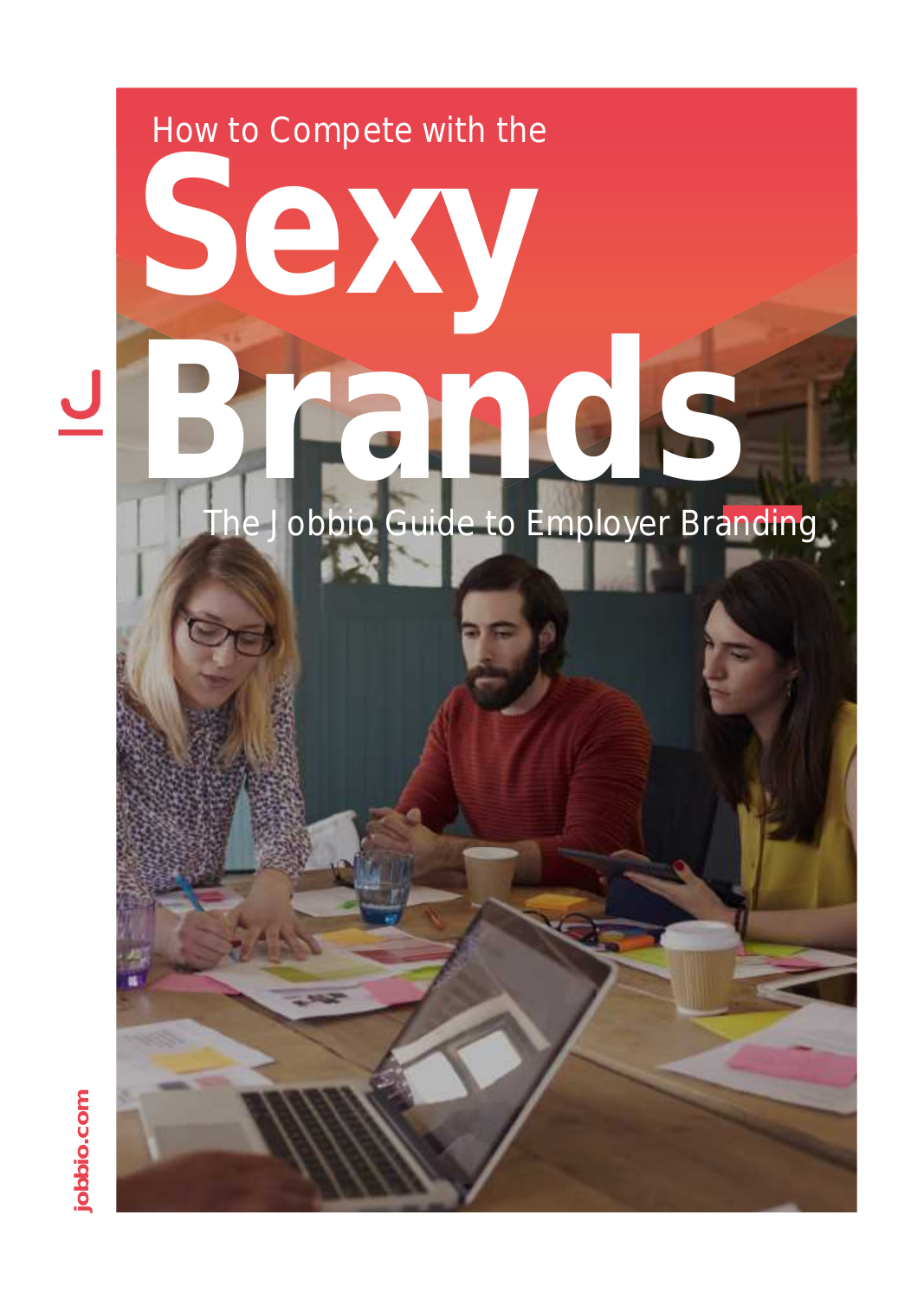Jobbio is a careers marketplace used by over 4500 Companies to connect privately and directly with top Talent.

If you'd like to learn about more ways we can make your hiring easier, vis[it jobbio.com](http://www.jobbio.com)

Research conducted in collaboration with Atomik Research and PR Stature.

© 2017 Jobbio, All Rights Reserved

# <u>ل</u>

**Aoife Geary** Content Creator, Jobbio

**David Barker** Head of Talent, Riot Games

**Dee Murphy**

Organisational Psychologist and Expert in Residence, Jobbio

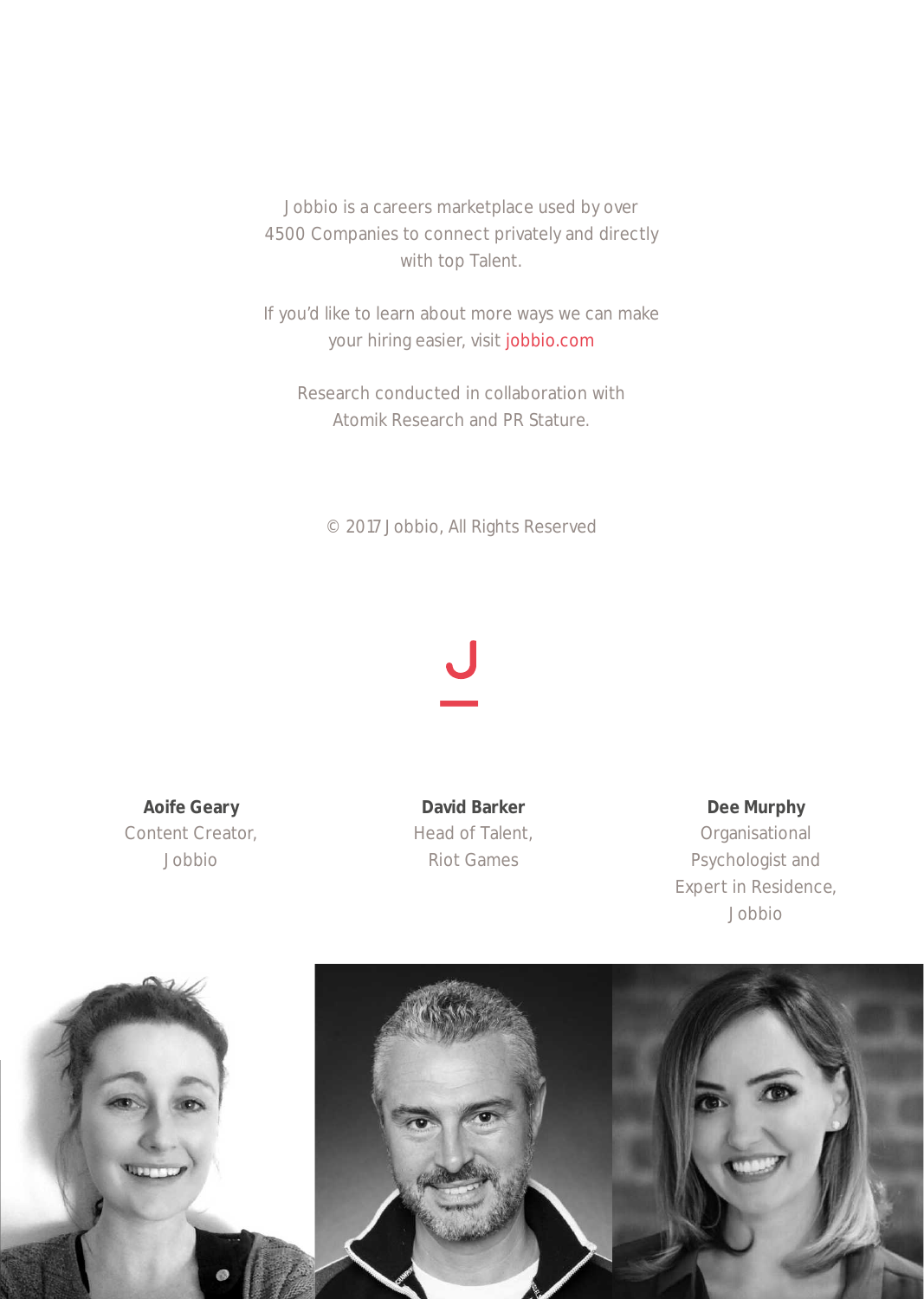## **Table of Contents\_**

| The Power of the Employer Brand_                                       | $\overline{4}$ |
|------------------------------------------------------------------------|----------------|
| <b>Building your Employer Brand_</b>                                   | 9              |
| Why Culture is King_<br><b>Q&amp;A with David Barker of Riot Games</b> | 14             |
| Tech Yourself Before you Wreck Yourself                                | 18             |
| <b>Employer Branding in Action_</b>                                    | 24             |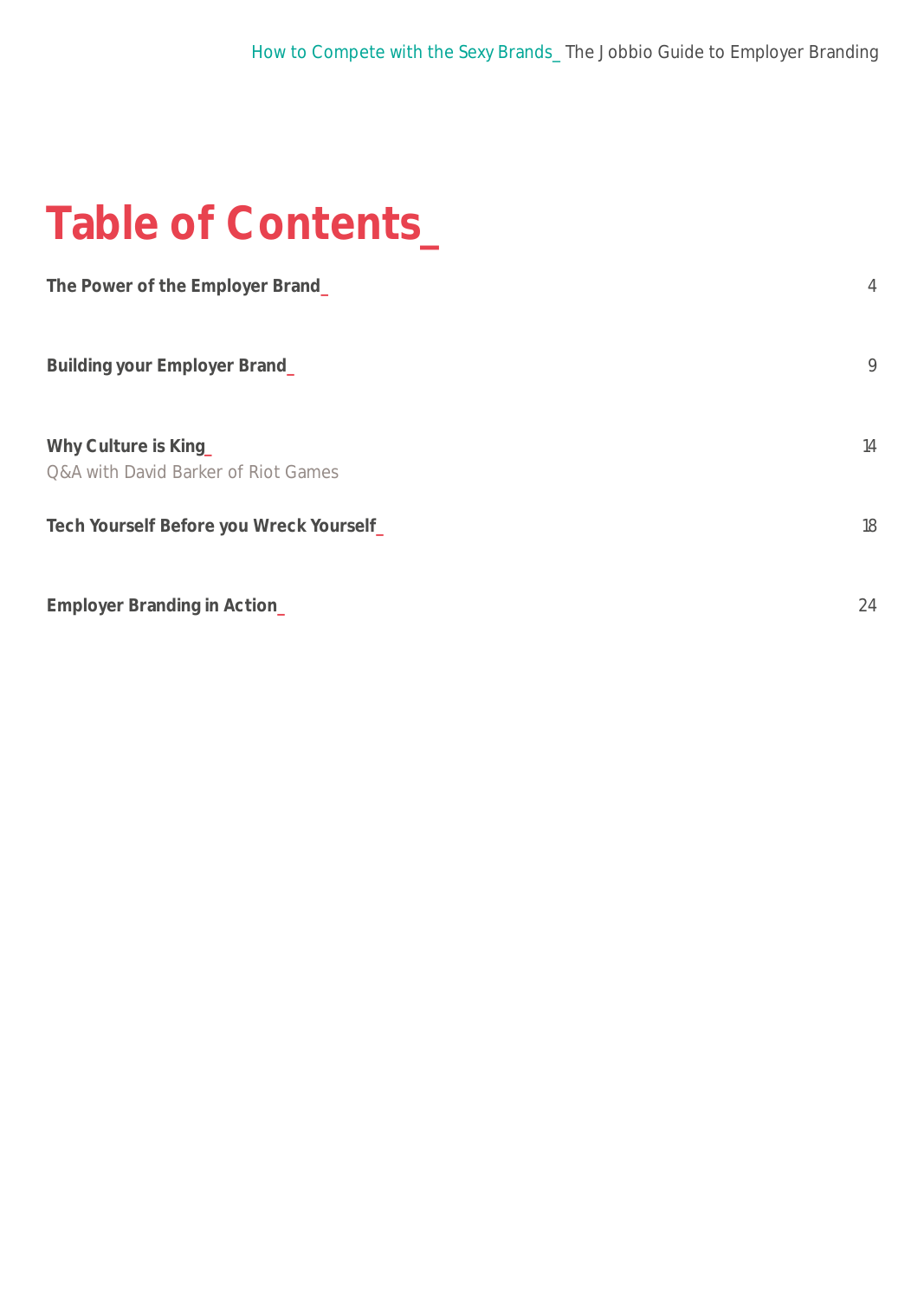# <span id="page-3-0"></span>**THE POWER OF THE EMPLOYER BRAND\_**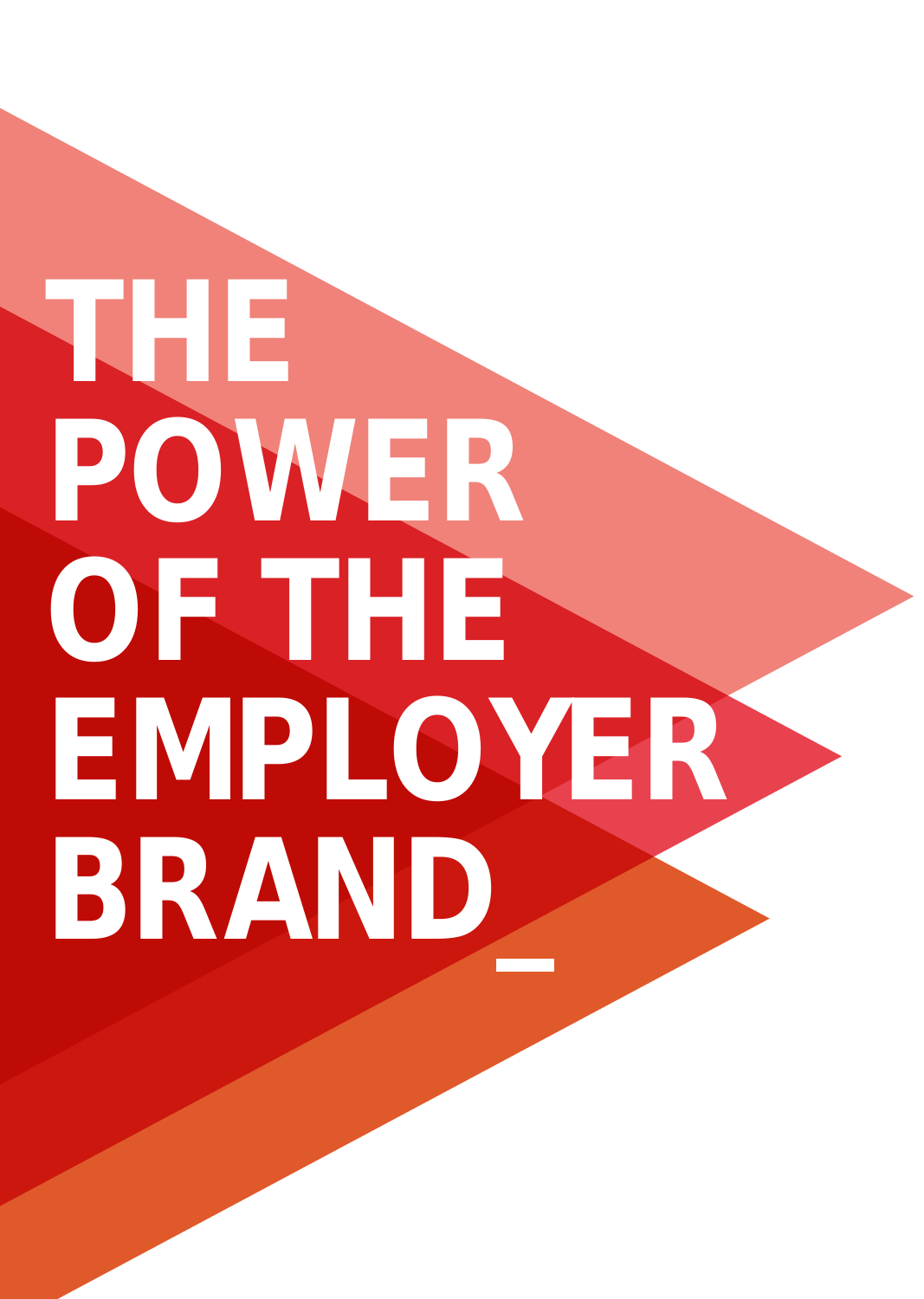# **WHAT IS YOUR EMPLOYER BRAND AND WHY IS IT IMPORTANT?**

Your employer brand is how people perceive you as an employer. It's your reputation in the outside world and it's absolutely crucial in attracting the right Talent to your roles. (Although you'd be forgiven for thinking it was just another corporate buzzword given its liberal usage of late.)

The extensive reach of social media and growth of review sites like Glassdoor and Vault mean it's never been easier for prospective Talent to find out what it's like to work at your Company. Our research shows that 78% of people would look into a Company's reputation as employers before applying for a job.

## **82% OF PEOPLE WOULD NOT WORK AT A COMPANY WITH A BAD REPUTATION**

One possible reason for the increased focus on employer branding, is the changing landscape of the hiring marketplace. As Millennials and Gen Zs become more prominent in the workforce, we're seeing a different set of values take precedence in the workplace.

Presenteeism and longevity are no

longer the marks of a good employee and high salary and security are no longer the marks of a good employer. Today's Talent want to know who they're working for and why. They're interested in pursuing their passions and interests and look for greater work-life balance. Over 50% of people are more likely to take a lower wage at a Company with a strong employer brand.

Another reason for the rise of employer branding is the so-called 'war for Talent'. Certain skill sets are so sought after that the competition for Talent is near impossible. In the tech sector, for example, we're seeing Talent demand outstrip supply, making a strong employer brand crucial for converting candidates.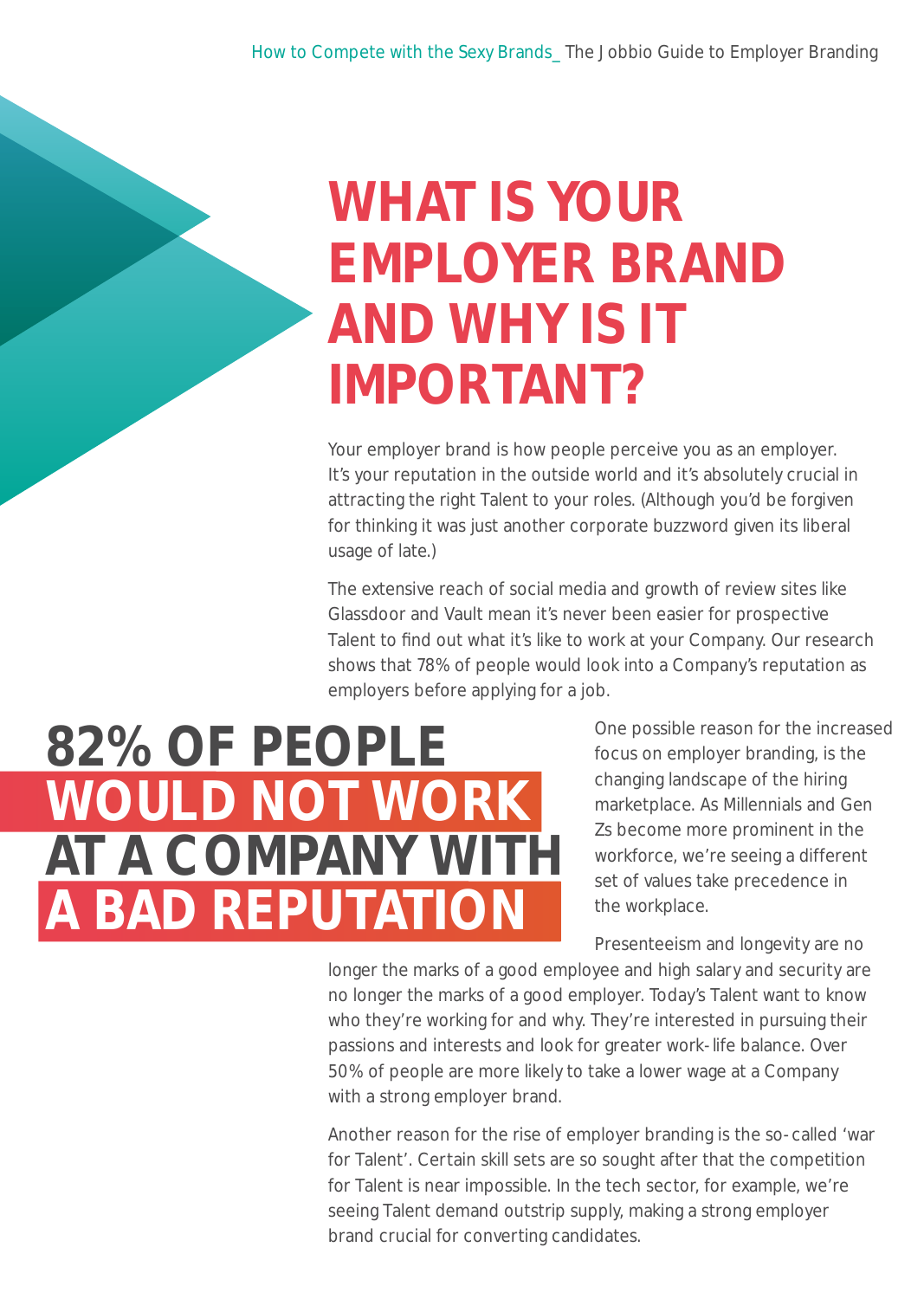How to Compete with the Sexy Brands\_ The Jobbio Guide to Employer Branding

of people would look into a Company's reputation as employers before applying for a job



51%

78%

of people would not work at a Company with a bad reputation

of people are more likely to take a lower wage at a Company with a strong employer brand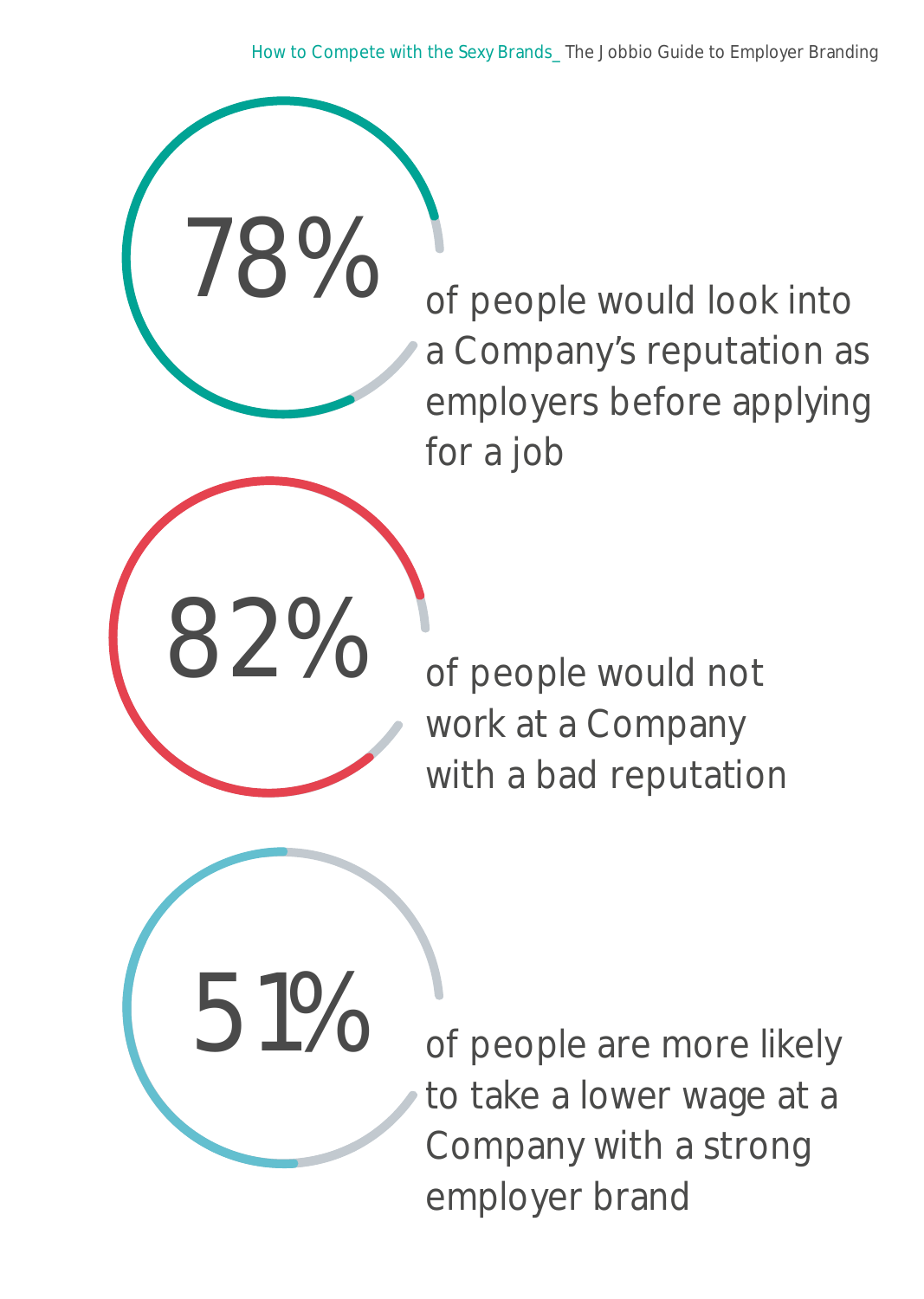# **HOW DO YOU ESTABLISH YOUR EMPLOYER BRAND?**

The first step is to define what elements make up your employer brand - figure out who you are. Invest time and effort into researching what makes your organisation a good place to work. Ask employees for their feedback on what they find unique about their role or department. Key questions to ask when determining your employer brand:

### **What is your culture?**

What do you do and why do you do it? It's important for prospective Talent to get a sense of your vision and mission for the business.

#### **What are your values?**

What's the driving force of the business? What does success look like in your organisation? Do you prioritise dedication or entrepreneurship, creativity or organisation? Being open about your values will give Talent a good indication of their suitability to your Company.

## **THE BIGGEST CHALLENGE ISN'T ESTABLISHING YOUR VISION OR PERSONALITY AS A BRAND, IT'S COMMUNICATING IT**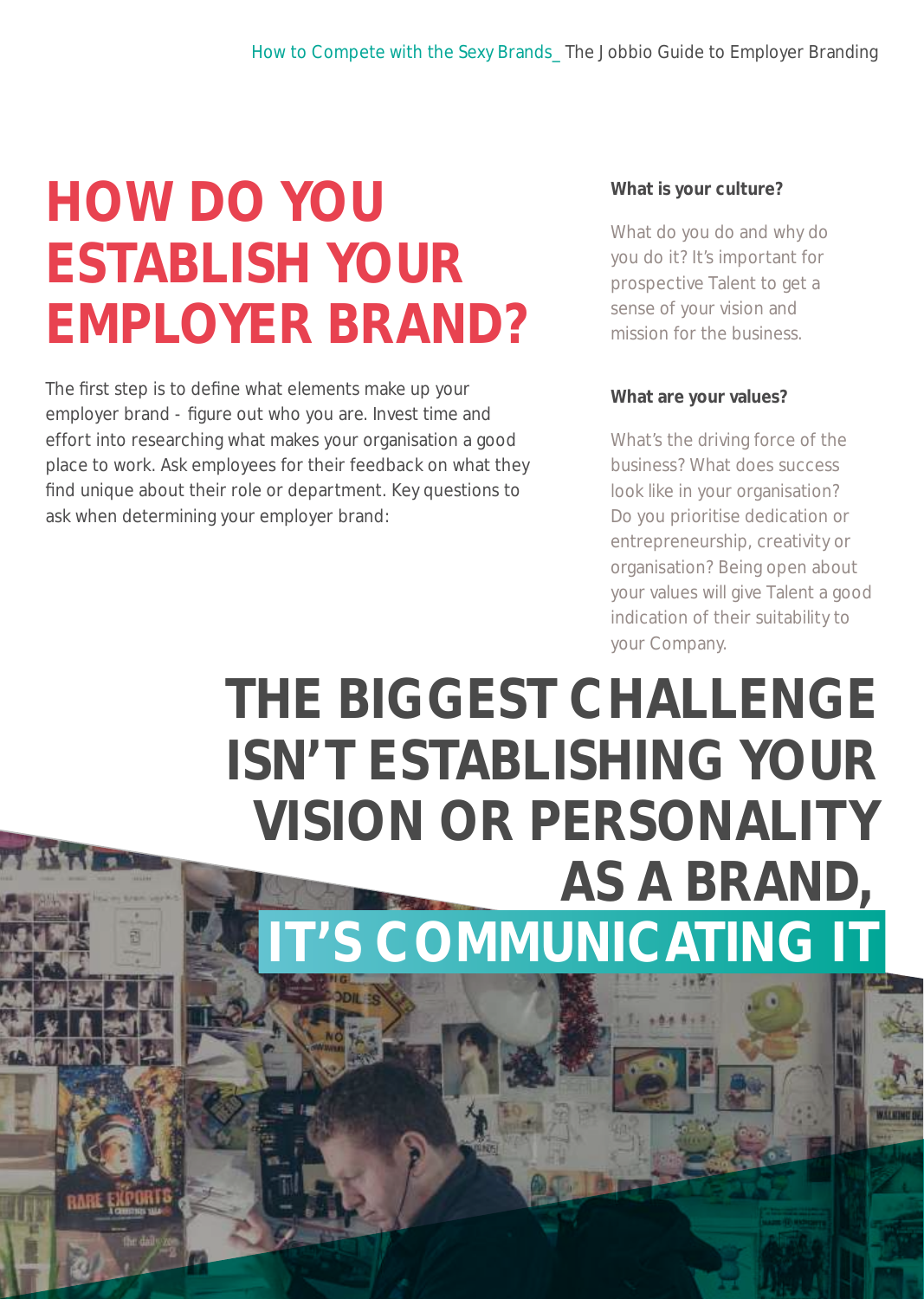## **How are you different to your competitors?**

As the race for Talent intensifies what is it about your Company that sets you apart from the rest? What do you offer Talent that no one else does? Or what don't you offer?

## Remember, you're not just trying to entice the most suitable candidates to work for you, you're also trying to put off the unsuitable ones.

 $\overline{\phantom{0}}$ 

The second step in establishing your employer brand is to run an audit. After you've done your research internally, you need to assess how the public perceive you. Check review sites and

social for any references to your reputation as an employer. Run focus groups to get a sense of how people view your business. Take a look at your competitor's reputation too and see how you measure up.

## The biggest challenge isn't establishing your vision or personality as a brand, it's communicating it.

\_

You need to identify any disparities between your public and private persona so that your external image aligns with your internal reality. For example, if you market

your Company as innovative and disruptive but your employees say their creativity is stifled, you lose all credibility.

You need to educate the leaders in your Company and get them invested in building and maintaining your employer brand.

Don't make any assumptions on what will best motivate and retain employees.

## **What makes people want to stay at a Company?**

| 31% | good relationship<br>with management        |
|-----|---------------------------------------------|
| 31% | earning potential                           |
|     | good relationship<br>$35\%$ good relations. |
| 39% | flexible working<br>hours/days              |
|     |                                             |

The benefits? A strong employer brand reduces hiring costs through more relevant applications and better employee retention. It also improves brand recognition which can lead to more sales and increased brand loyalty.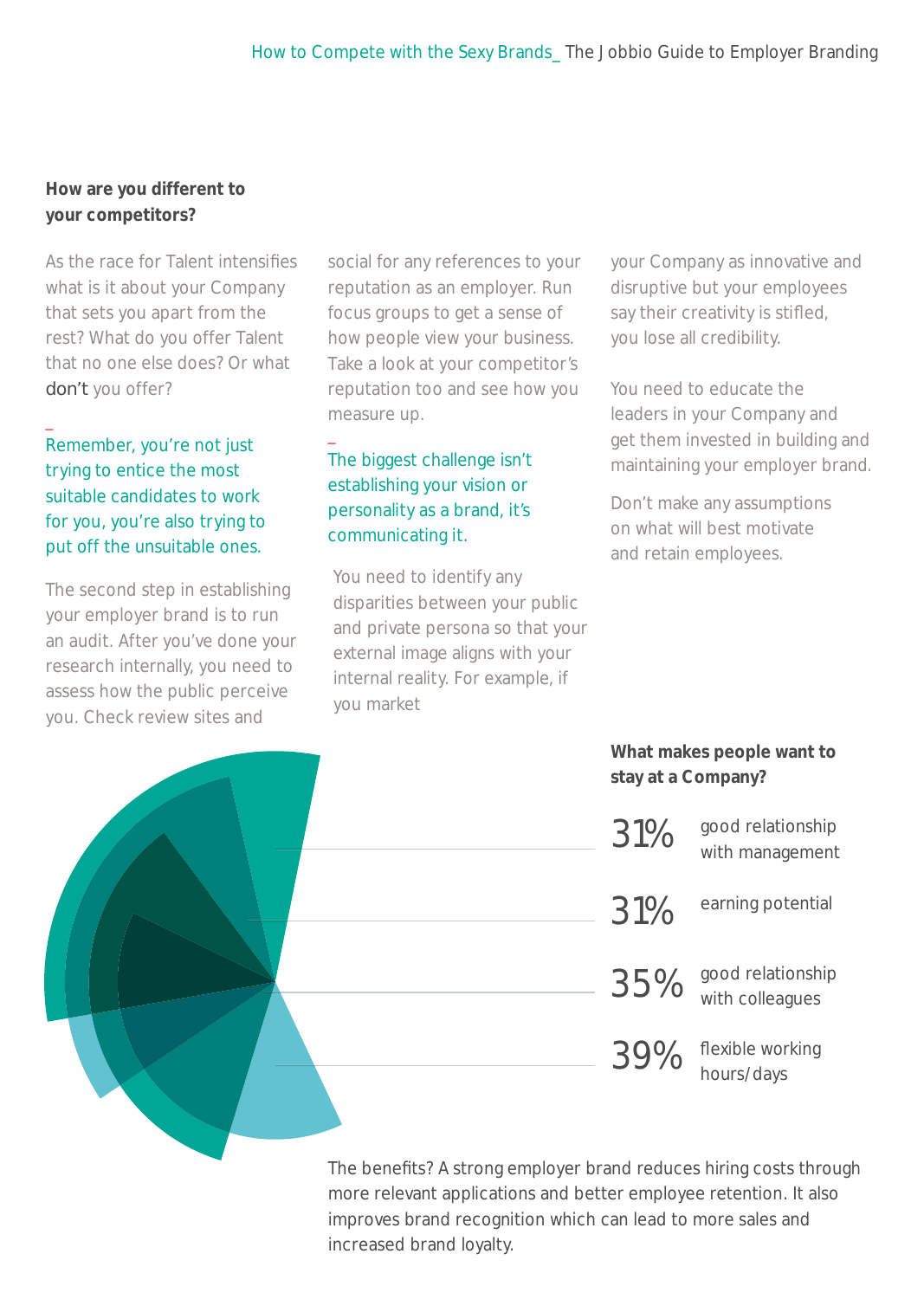# <span id="page-8-0"></span>**BUILDING YOUR EMPLOYER BRAND\_**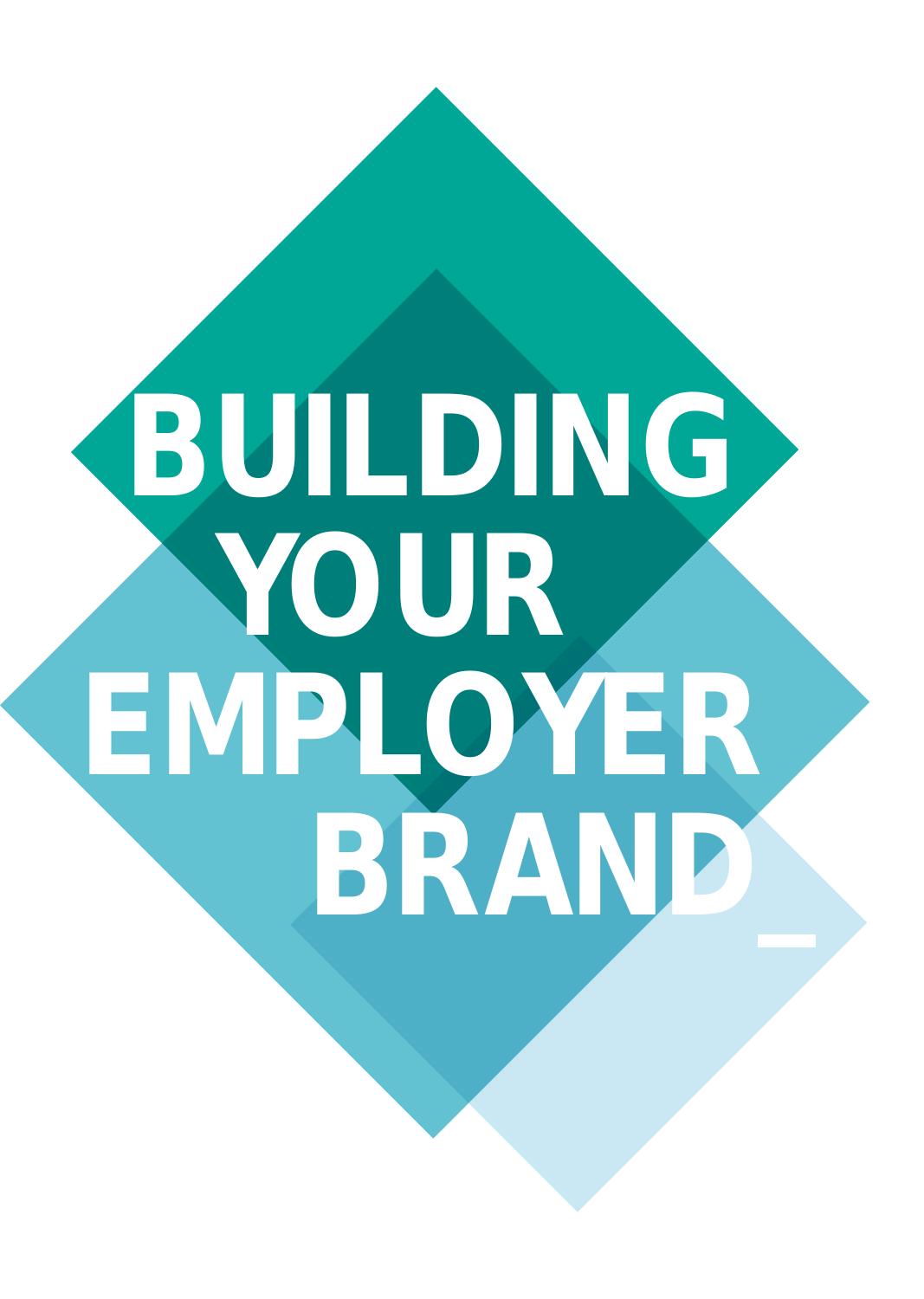Once you've established the elements that make up your employer brand, you need to assess all the channels through which you can promote it. Put yourself in the shoes of the candidate.

# **THE MANY STAGES OF THE CANDIDATE EXPERIENCE\_**

#### **Careers site\_**

Your careers site should be responsive, mobile optimised and easy to navigate. It should offer a wealth of knowledge about life in your Company in general and where possible, about specific roles and departments. The more relevant information the better! It should also be in line don't insist on a certain amount with your tone and personality as a brand. If you're informal and non crucial to the position. corporate on your social channels and then your careers page is full of jargon or specialist language, this will jar with prospective Talent and possibly deter applications.

Similarly, your application process should be as direct and efficient as possible. That means no CVs or cover letters sent down the black hole of info@cvs.com but a modern application process where information is current and manageable.

## **Job ads\_**

Ensure you're writing inclusive and informative job ads. Avoid language that favours one group of people over the other. Use gender neutral pronouns and of experience unless it's

Be open and honest about salary, location, contract type and title. Don't try to make a role sound more appealing by giving it an impressive title.

Words like Chief, Lead or Head should only be used when the position actually holds a level of seniority or authority.

\_

To boost your visibility, use keywords in your job ad to improve your SEO. Don't be afraid to be creative - add visuals and multimedia to make it more attractive to candidates.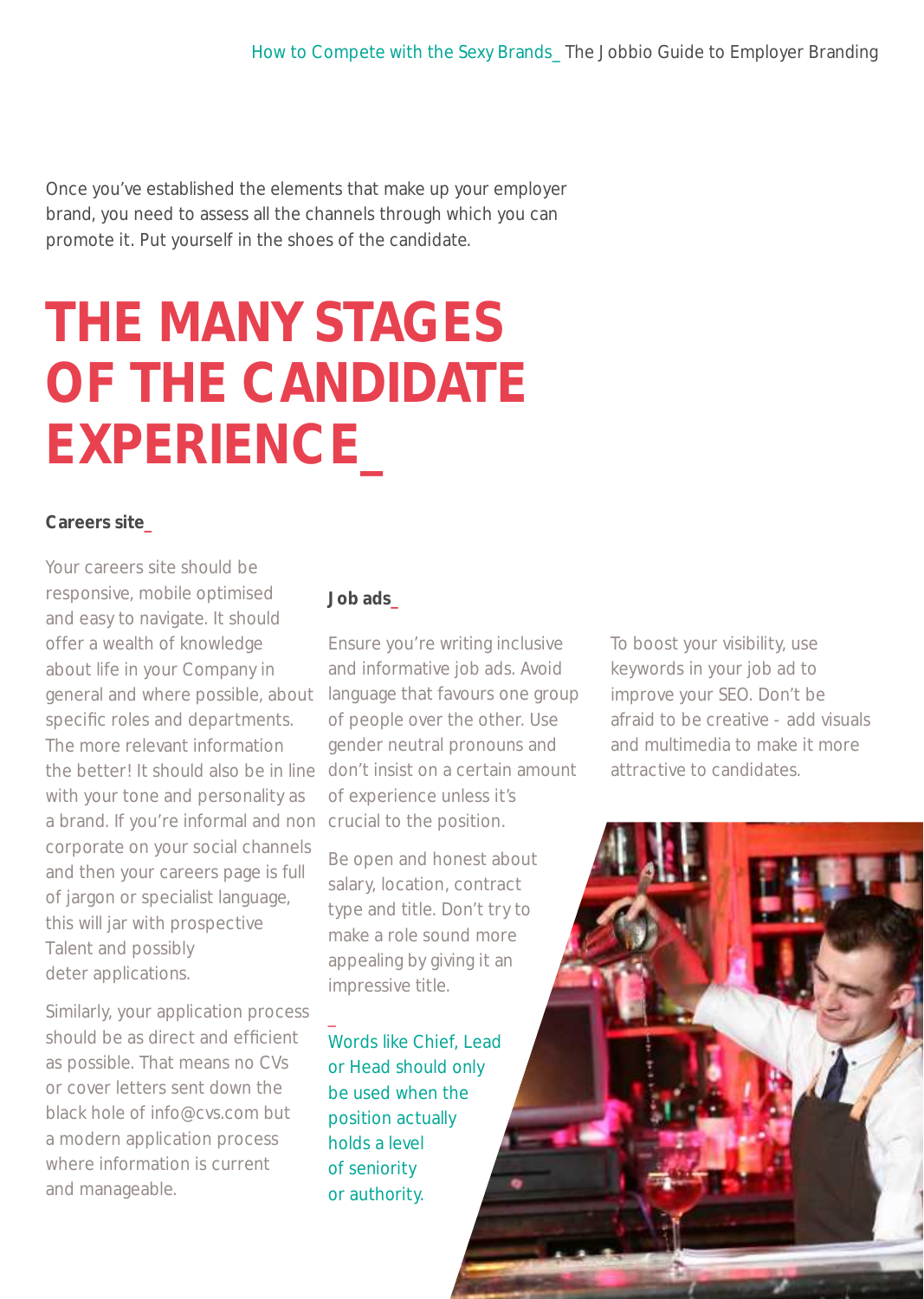## **Applications\_**

Not responding to applications is a sure fire way to damage your employer brand. When it comes to job application being ignored is worse than being rejected. Be sure to respond to candidates even when they're not suitable for the position. If they've shown sufficient time and interest in applying to your Company, the least they deserve is a response. The more personalised the response you can offer, the better for your employer brand. People appreciate human interactions so try to avoid the "Dear Applicant" autoreply.

## **Interview process\_**

While you might be tempted to oversell your business to convert that star candidate, not being truthful about the downsides of a role will disillusion new starters and lead to high employee turnover. Be candid about the difficulties of a position as the right candidate will relish the challenge. Asking an interviewee to complete certain tasks can be a good way to test their skills and evaluate their suitability to a role. However, it shouldn't be used as a means to extract free labour from candidates.

## **Onboarding\_**

\_

The candidate journey doesn't end once the contracts are signed, thorough onboarding is a crucial part of the process. Undervalue it at your peril! New hires need to be supported and educated through their introduction and not just left to their own devices to figure things out.

Discuss at length the responsibility and remit of their role and encourage them to come to you with any questions they may have in those first few weeks.

Facilitate meetings with other departments so that they have a full picture of how the business works. Tell them about the history of the Company and the future vision. This will get them invested in the Company as soon as possible, while making sure they're not stepping on any toes. Good onboarding means providing all the information and support a new hire needs to be confident and assured in their new position.

### **Post interview\_**

After the interview, reach out to the candidates as soon as possible after a decision has been made. Where feasible, offer feedback to unsuccessful candidates and thank them for their time and interest. This leaves interviewees with a sense of goodwill towards the Company and does wonders for your employer brand.

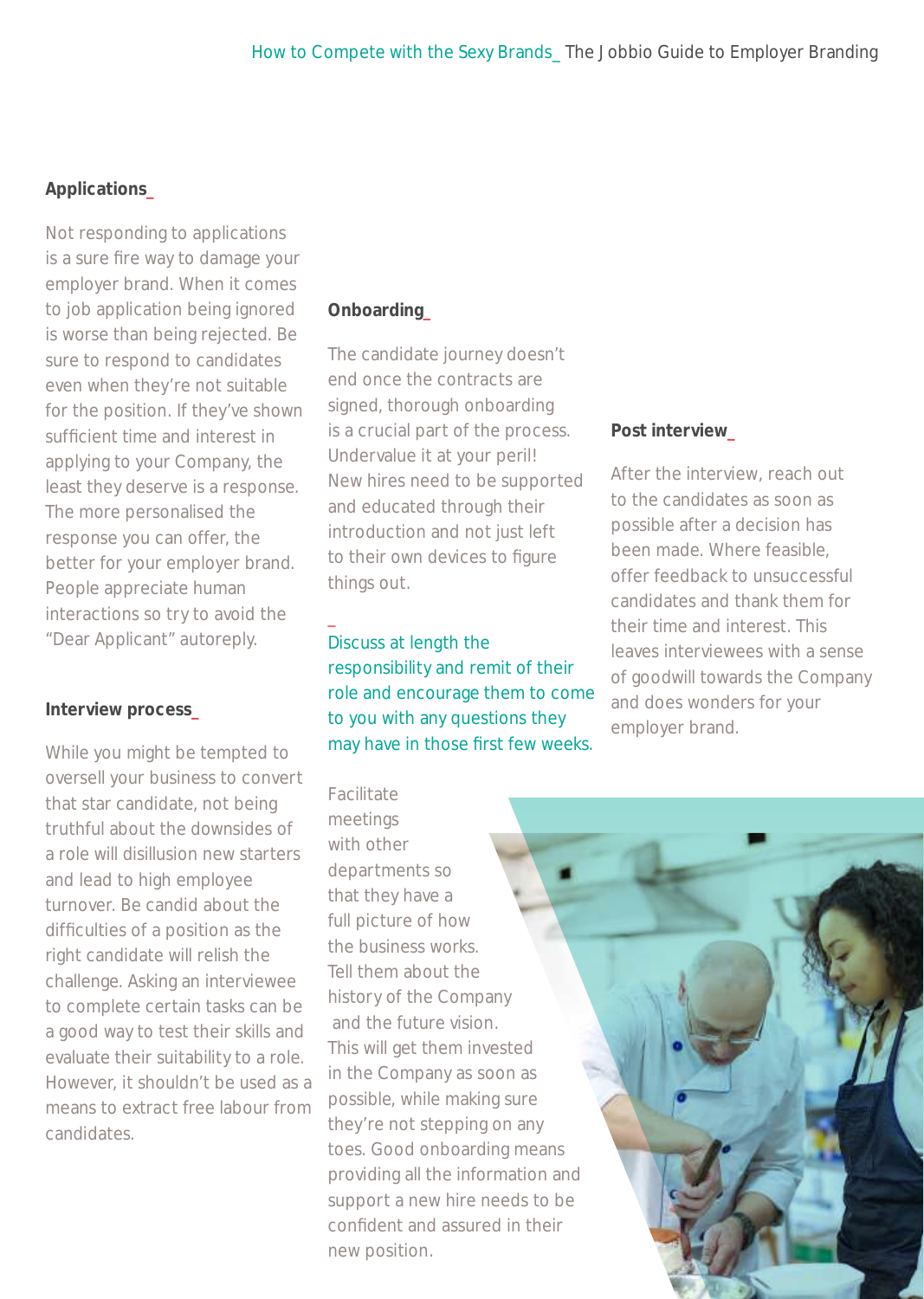#### **Integration\_**

Being transparent and having good channels of communication are essential for a strong employer brand. Employees like to feel involved in the developments in the business so avoid any ambiguity or secrecy surrounding Company updates. It's demoralising and fosters poor relationships with coworkers.

Feedback should be sought throughout the lifecycle of an employee, not just during their initiation or when grievances occur. Organise 6 month reviews for new starters and yearly appraisals after that. Create an atmosphere where discussion and feedback are welcome. Empower employees to make suggestions on how things could be improved or made more efficient. This doesn't just improve your employer brand it leads to a more creative and harmonious work environment.

#### **Off boarding\_**

Exit interviews are a must for employees leaving your Company. It might be hard to listen to negative feedback about your business but it's a good way to assess your strengths and weaknesses as a team and avoid losing top Talent in the future. Be amicable and understanding and make sure to deliver all necessary documentation to them swiftly, including their pay cheque.

A mishandled offboarding can outweigh any positive experience an employee may have had at your organisation.

Following a bad experience with an employer, almost half of people surveyed said they would leave a negative review or share their story online.

\_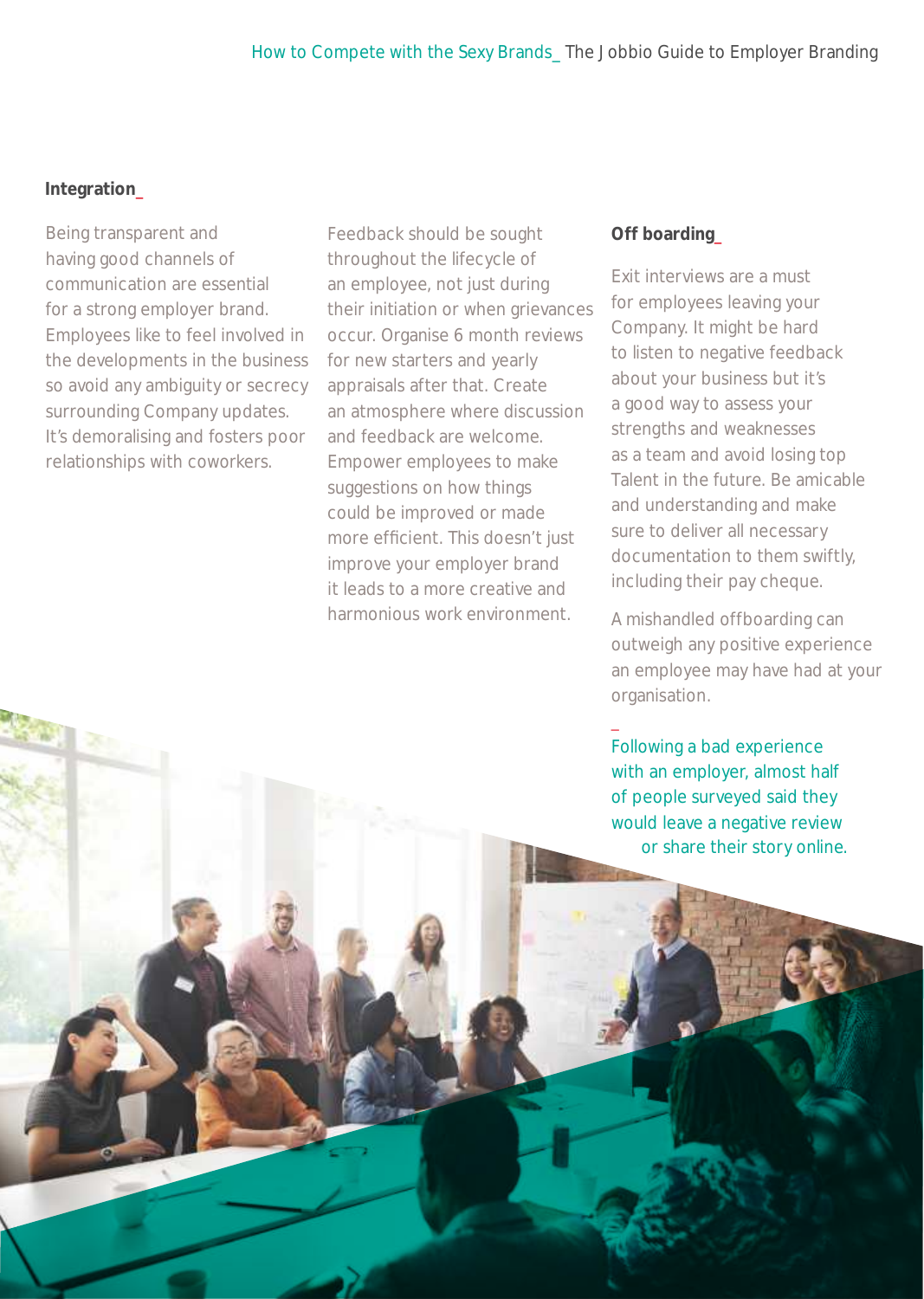# **EVENTS\_**

Events can be a great way to network with your peers and make lasting offline connections. Consider what events align with your values. Are there events you could sponsor, attend, speak at or host? Use the opportunity to educate Talent about who you are and make a pipeline of interested candidates for the future.

# **PARTNERSHIPS\_**

Partnerships help build relationships with communities who share your values. This can amplify your employer brand through pooled resources and give you access to audiences you wouldn't normally have.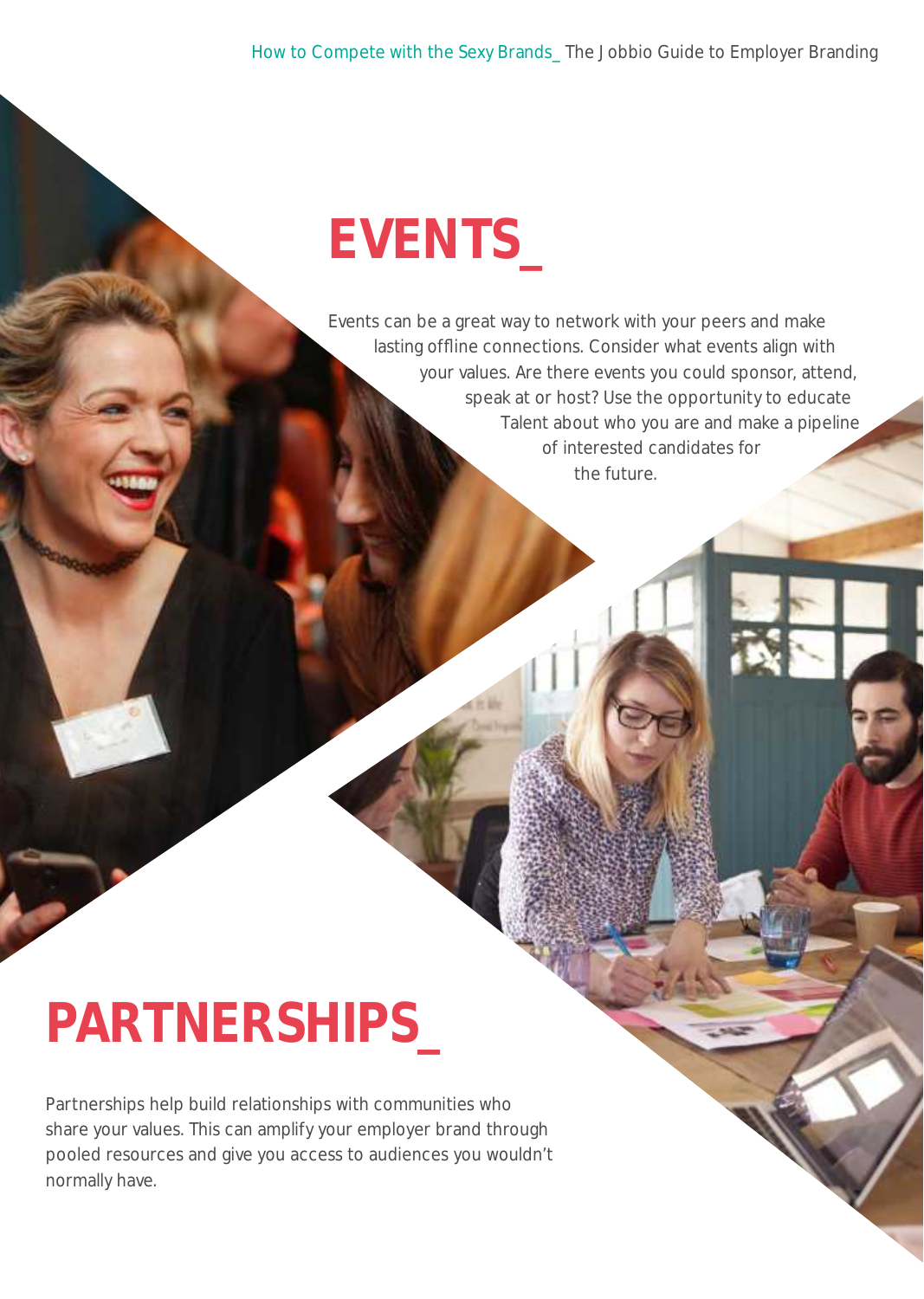# <span id="page-13-0"></span>**WHY CULTURE IS KING\_** Q&A with David Barker of Riot Games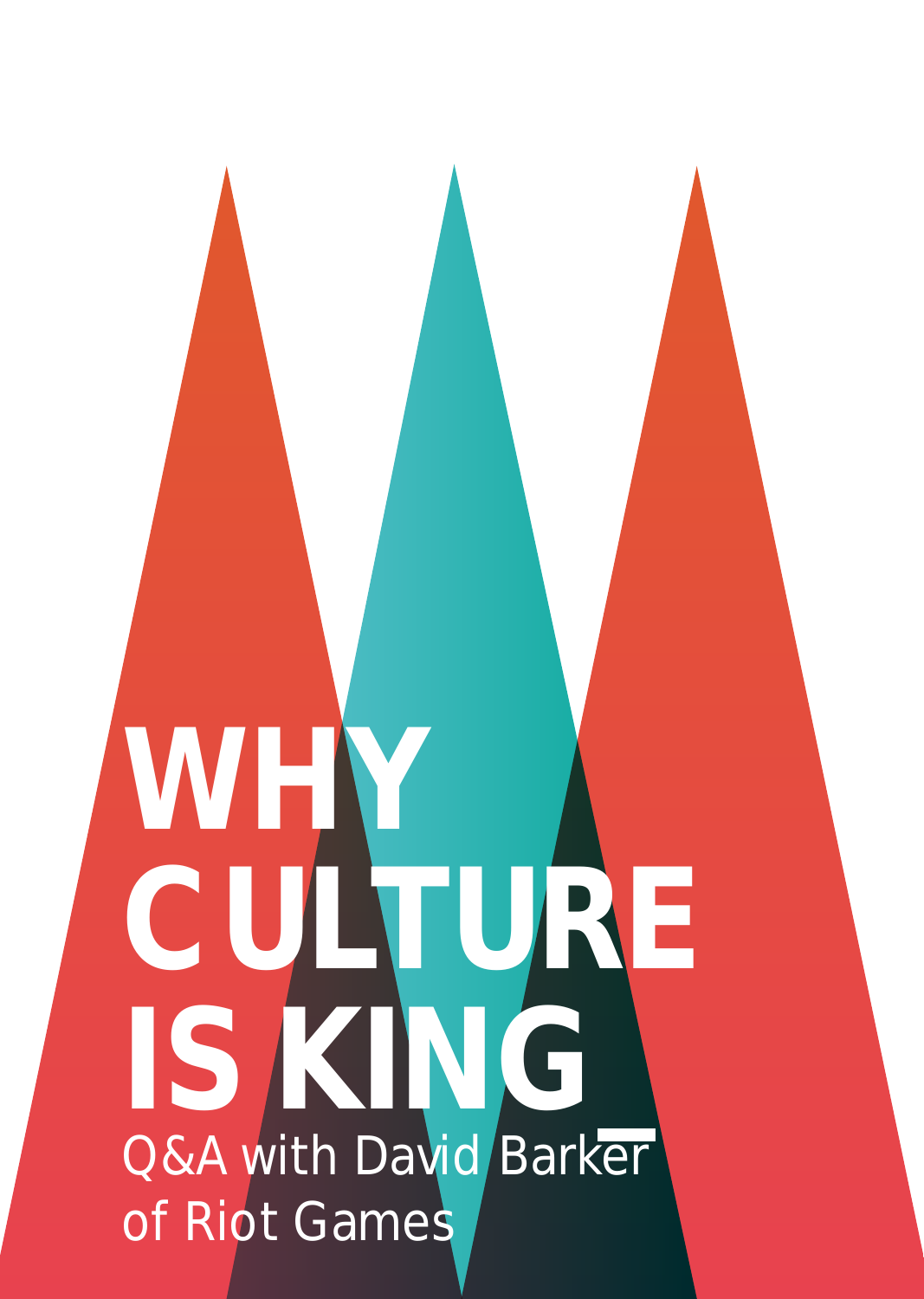Riot Games are as renowned for their employer brand as they are for their internationally acclaimed Multiplayer Online Battle Arena: League of Legends.

Consistently, they've featured on 'Fortune's Best Companies To Work' list and have received awards for their flexibility and Millennial values from 'Best Places To Work'. In this Q&A, David Barker, Head of Talent at Riot Games, talks us through what real culture looks like and how Riot Games have built their award winning employer brand.

## WHAT CONSTITUTES GOOD CULTURE?

Good culture is often confused with having good perks but a strong culture runs much deeper than free coffee or funky office furniture. The value of having a clearly defined mission and vision is better than anything you can offer in terms of office swag. Good culture means people know exactly what they need to do and how to do it to deliver a Company's mission and vision. That's core. Culture determines behaviour in an organisation even when the managers or leaders aren't there. It's like social anthropology - people know what they need to do. Like a colony of bees, everyone is in tune. Even if the queen wasn't there, they still know what they need to do.

To establish your culture you need to have a clear mission. People align and understand their purpose and what they have to do within that context and framework. Then people can operate with freedom and still deliver what's expected of them.

## SO IT ALLOWS FOR A FLAT STRUCTURE?

Not necessarily. We have a flat structure at Riot but in general good culture leads to a more fluid

and non-directive structure. A clear mission allows for freedom of choice and autonomy. It allows for quicker decision making because people know what they need to do.

In Riot's context before we make a decision we need to ask ourselves 'are we creating player value'and 'are we making the player experience better?' I think if every organisation had that clarity of mission they would benefit from a more cohesive, proactive team.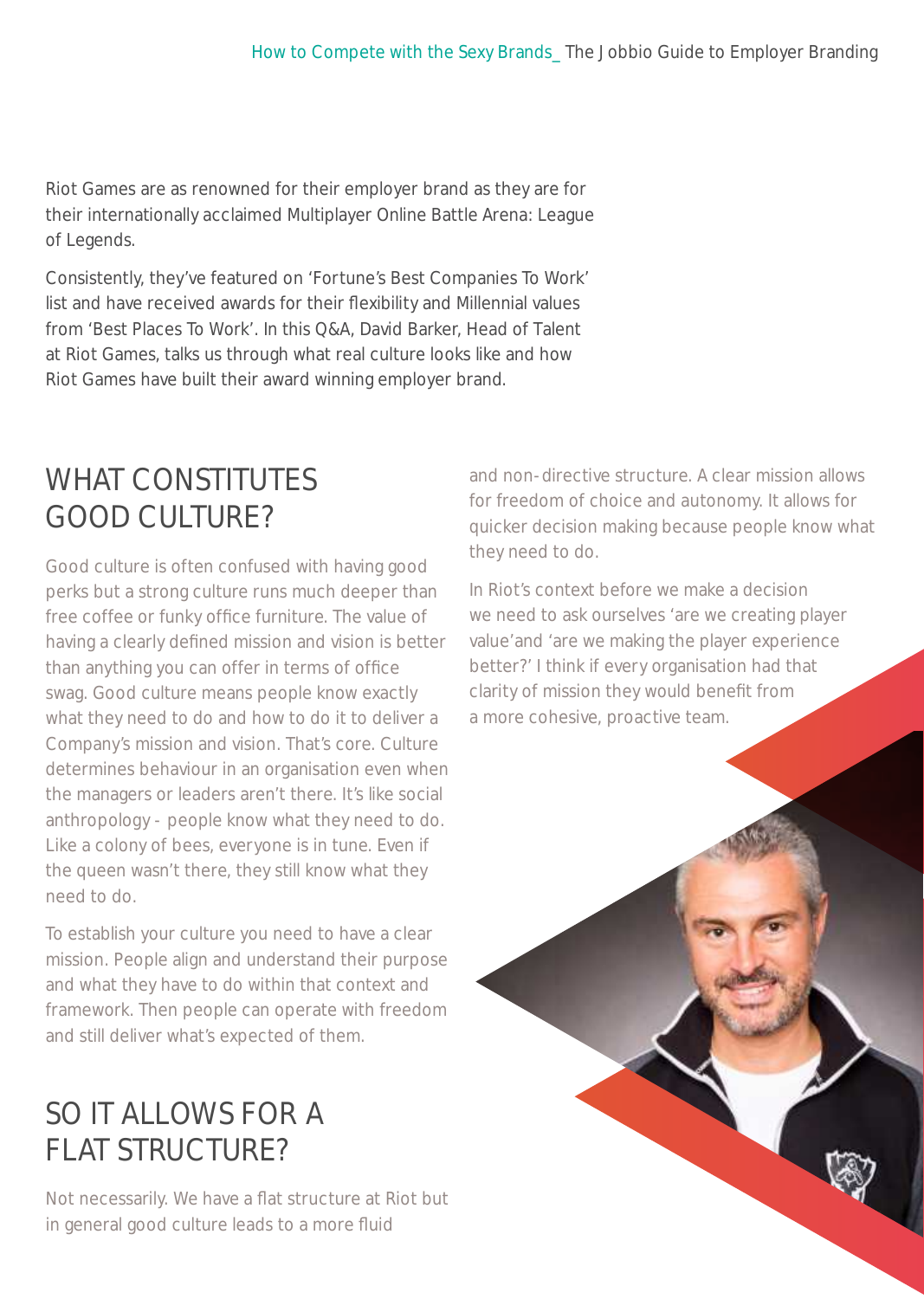## HOW DO YOU COMMUNICATE THAT CULTURE TO THE OUTSIDE WORLD?

We could probably do a bit more about how we communicate our values. I mean we've been recognised for some great rewards externally but we could always do more. I think at the moment we promote our culture through the game and our current employees. We focus a lot on making the candidate experience as enjoyable as possible. We talk to lots of people everyday around the world and you'll see on sites like Glassdoor that we get amazing feedback.

Our candidate experience and how we look to handle our relationships with future Rioters is something we hold in high regard. We use our current Rioters to promote our culture and attract people of the same ilk.

## HOW DO YOU ENSURE YOU'RE HIRING FOR A CULTURAL FIT?

At the core of our hiring we look for people who are passionate about what they do. People that can go deep into magazines or movies and hopefully games as that's who we are - a gaming Company.

At our interview process we're looking at how passionate a person can be. We could even call it a maniacal passion! We want to see how they articulate that and how they communicate that. We're looking at ways to learn from our candidates.



## We want to learn and absorb what makes people so inspired that they dedicate hundreds of hours of their lives to doing what they're doing.

\_

We also try to take people through the candidate journey as closely as we can, so if we can't do inperson interviews, we spend a lot of time on video and online as an interview format. If we find that a candidate has something of unique interest to us, we'll discuss ways to nurture that potential so that they can bring that value to Riot in the future.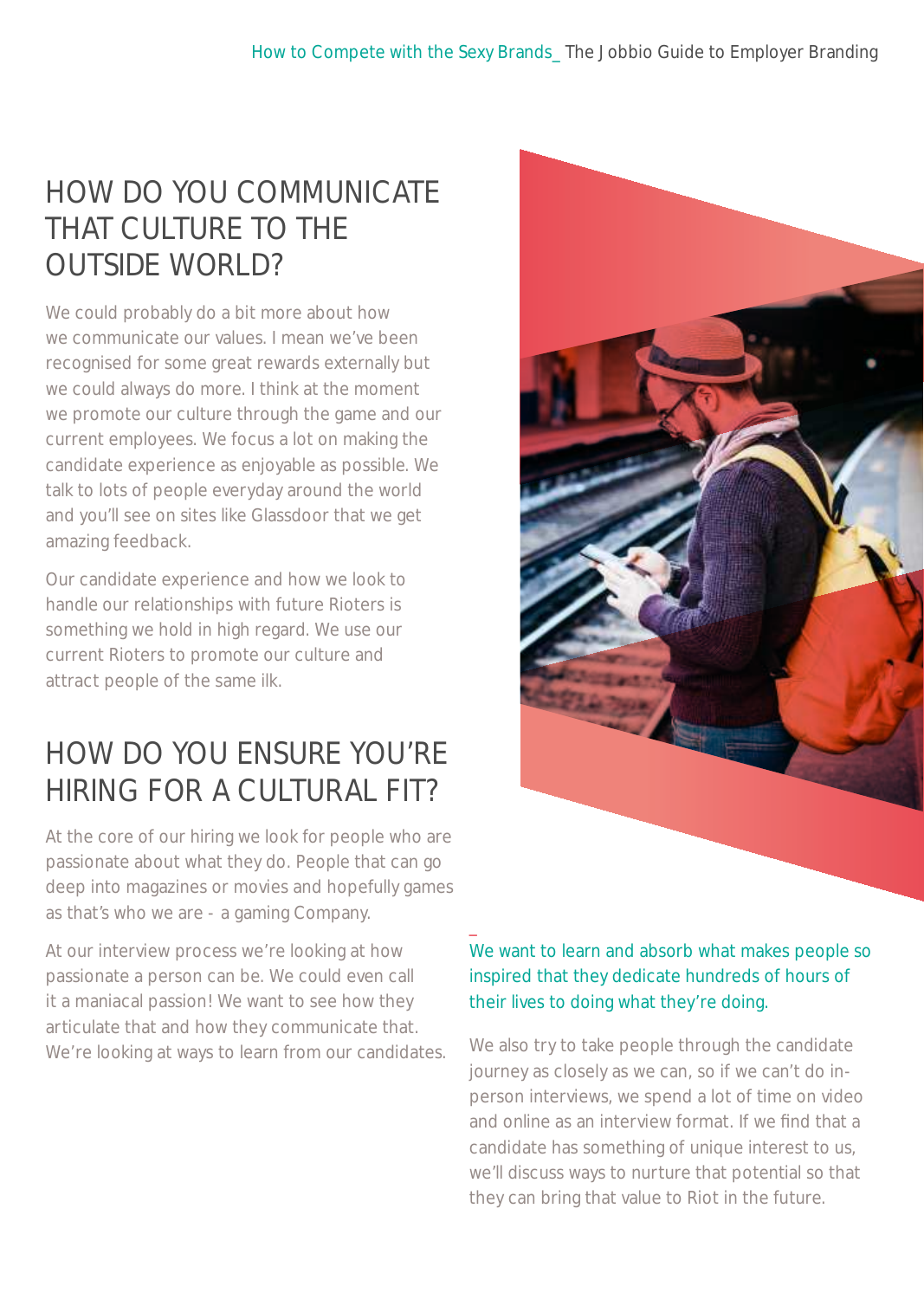## SO THE PASSION FOR GAMING IS NON-NEGOTIABLE?

Very much so! And gaming in a certain sector of gaming as well. There's a place for casual games like Candy Crush but our MOBAs (Multi-Player Online Battle Arena) are a different genre in that they require deep technical expertise. Everyone starts on a level playing field and some people playing League Of Legends become world class at what they do.

Our League of Legends world playoffs are as big as any live sports event. They have a massive following with a Gladiator arena style atmosphere. It's another testament to the passion in the community. If you're a gamer and you love going to these events, we want to talk to you. You'll be part of that environment for a reason. It's a community, a lifestyle choice, a kind of cultural movement.

If we can harness that magic, that power and bring it into Riot then that's something special.

## DO YOU FIND IT DIFFICULT TO HIRE DIVERSE TALENT THAT ARE ALSO A CULTURAL FIT? HOW DO YOU WEIGH IT UP?

We don't necessarily focus on seeking out diversity per se. We look at cultural alignment - whether or not you're aligned with what we're doing, our values - that transcends diversity. We would never discriminate on any grounds but we just put the focus first and foremost on cultural alignment. That for us trumps everything.

We have such an international presence that we do have quite a naturally diverse workforce in terms of nationalities. We look for people all around the world. League of Legends is a global product, it interests and excites people all over the world and we are always looking for those people wherever they are based. Trying to harness and cultivate and grow that passion is what drives our team.

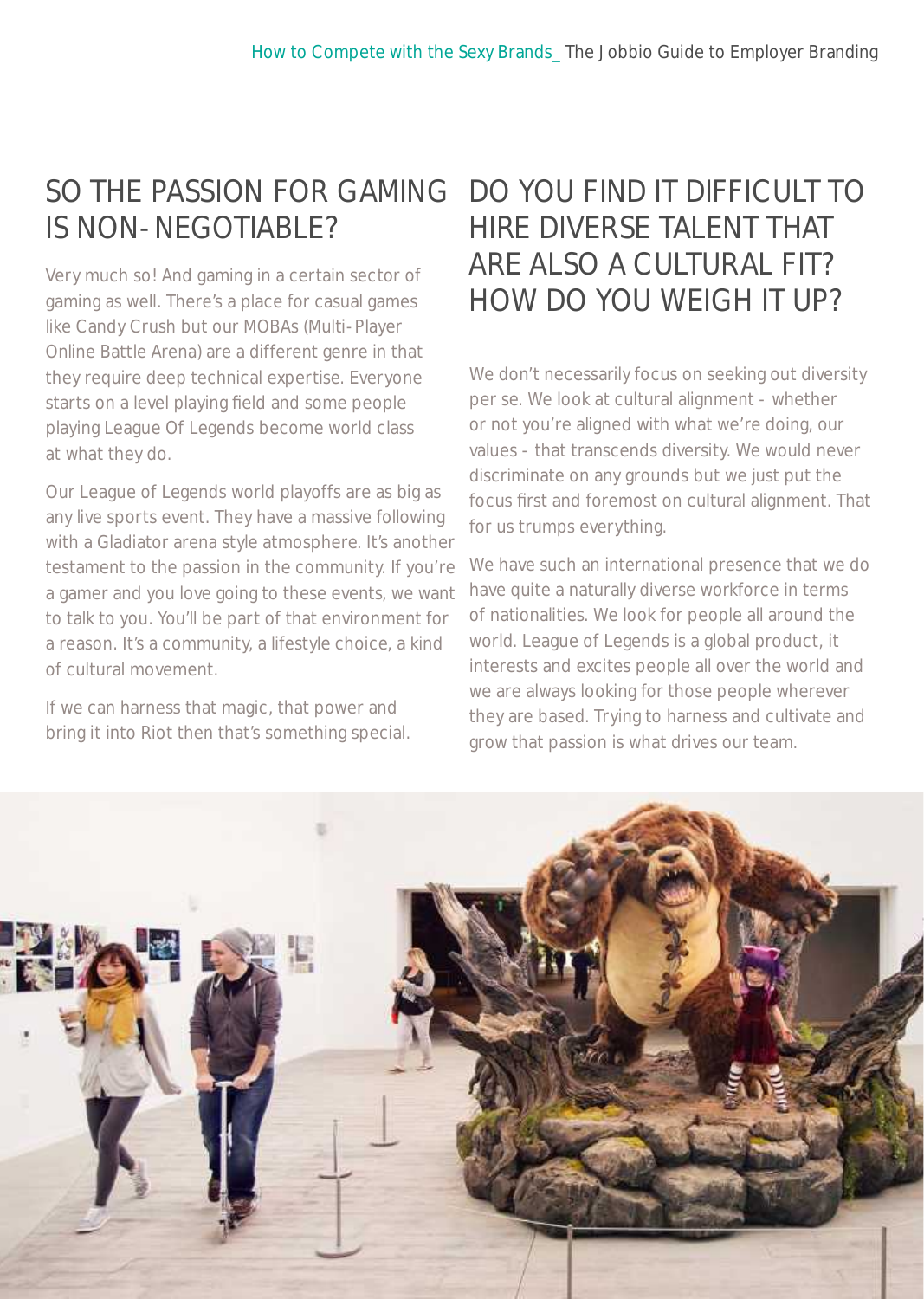<span id="page-17-0"></span>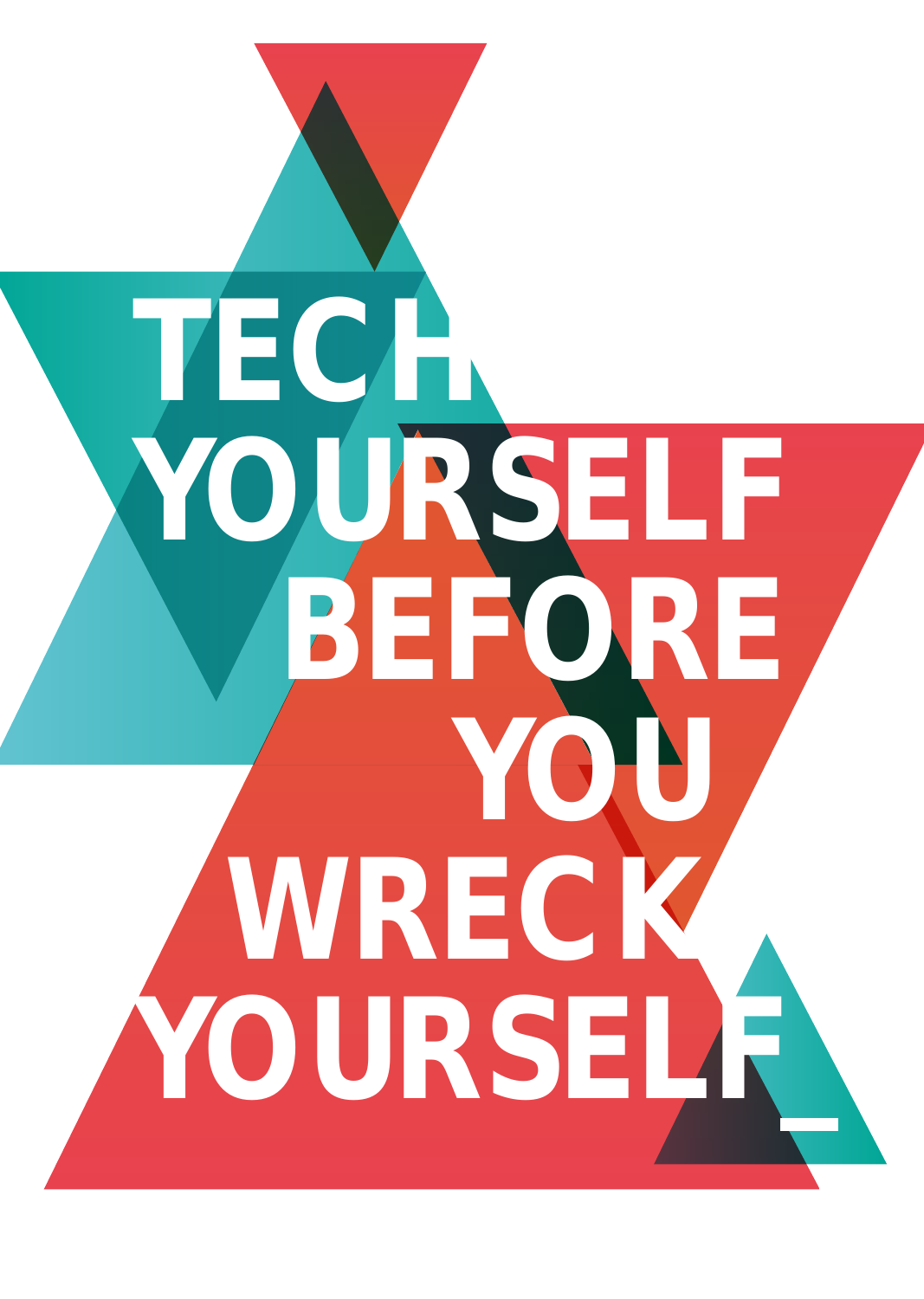How to Compete with the Sexy Brands\_ The Jobbio Guide to Employer Branding

# **GO WHERE THE PEOPLE ARE\_ THE PEOPLE ARE ON MOBILE BE MOBILE**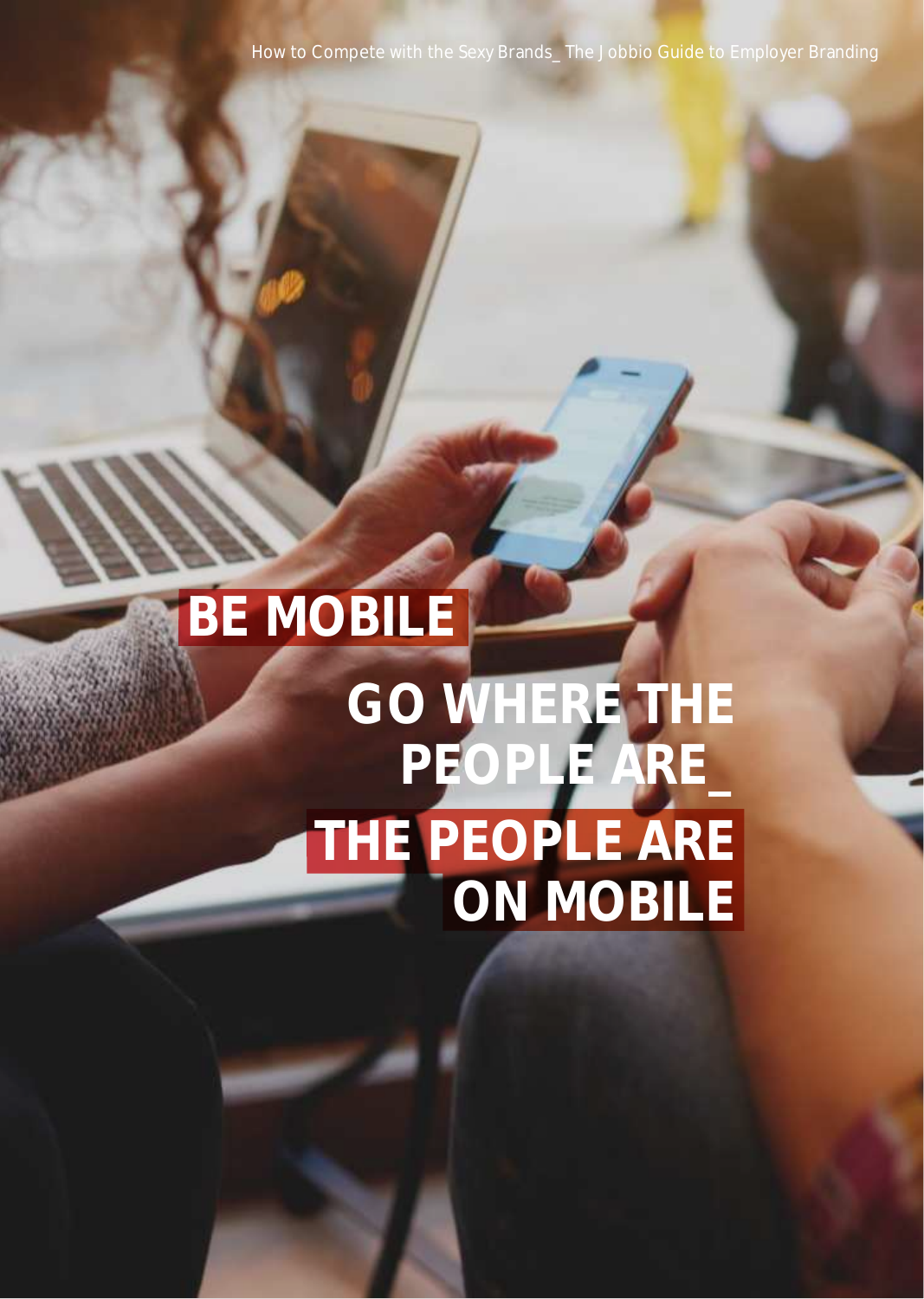# **BE SOCIAL\_**

Social media is a key tool in promoting your employer brand, particularly if you're targeting Millennials or Centennials, the digital natives. However, before you jump finger first into formulating a social strategy, consider the following\_

## **What platforms work best with your brand?**

More social channels don't always equate to more social reach. It's better to determine the platforms that will sit best with your brand and intended audience. Choose the channels that will work for you and commit to building audiences on those platforms. Managing communities takes time and effort so make sure you're not wasting resources by committing



half-heartedly to social. Don't be afraid to cull old accounts and start anew!

## **How does each platform differ?**

Social media isn't a one size fits all undertaking. Do your research on how audiences interact on each platform and tailor your strategy accordingly. What's the best time of day to post on Facebook vs Instagram for your audience? What's the optimum number of posts per day on LinkedIn vs Twitter vs Snapchat? Which platforms are growing and which are declining? Twitter, for example, has dropped in popularity but remains a useful resource for breaking news (and monitoring irate presidents). Each platform is different, therefore the content on each platform should be different too. For example, native videos and an informal tone work well on Facebook while frequent posts



mixing pictures and videos work best on Snapchat.

Although Facebook has more users, Instagram can be more effective in reaching diverse audiences as users are more likely to see every post from the accounts they follow. Facebook on the other hand, filters the posts it considers less relevant. Instagram users, which now total over 500 million, also tend to be more engaged than those of Facebook.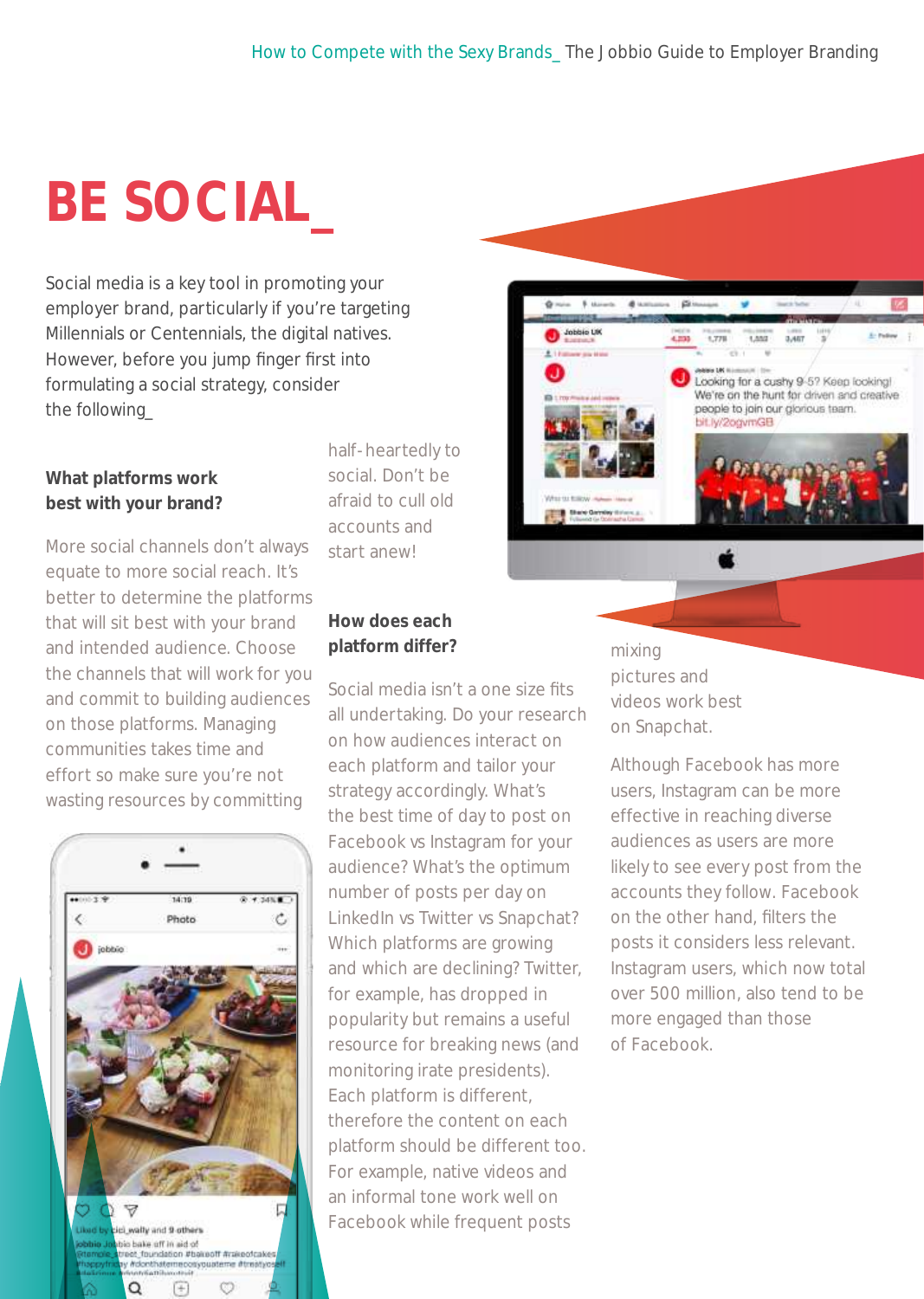### How to Compete with the Sexy Brands\_ The Jobbio Guide to Employer Branding



## **parameters?**

Now that you know how each platform differs, consider how this works with your personality as a brand. Your social presence should be an extension of your brand not a dilution of it. i.e. don't dilute your brand values to fit better with a certain platform.

#### **Are you performing?**

Monitor the success of your social presence and be prepared to make changes. Measure how effective your posts have been on each channel. Has your audience engagement increased? With Twitter and Instagram it's good to monitor followers, with Facebook the number of views and shares on a post can be more telling.

Ensure you are engaging with users on social to build a sense of trust among your audience. Address any reasonable complaints or queries and reward your audience for their loyalty. Host Q&As on Facebook live and use the information gleaned from comments to plan future posts. Participate in relevant industry discussions and get involved in online forums where you can add value to the conversation. This will reinforce your influence in the market and your reputation as a thought leader in your area.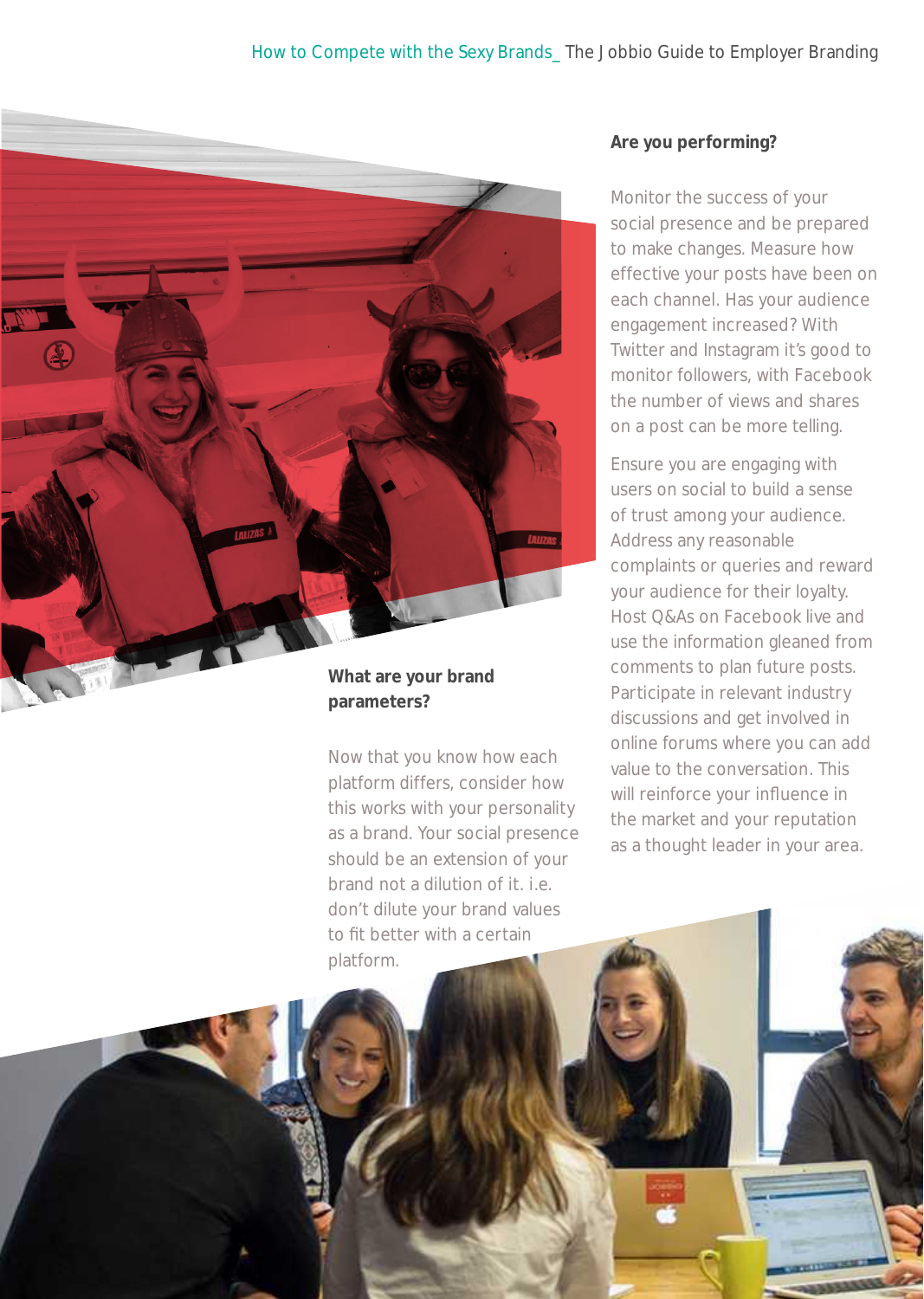# **CREATE YOUR OWN CONTENT\_**

\_

We've become more sophisticated in how we consume content, using multiple screens, devices and platforms and expecting a highly personalised online experience. We've also become more intolerant of disruptions. Last year it was reported that 200 million people use ad blocking software, allowing them to opt out of pop ups and other advertising. This makes advertorial or 'soft sell' content a major asset in reaching Talent.

> Not only does it improve brand recognition but sites which regularly publish organic content containing keywords and tags also rank higher in search engine results.

You wouldn't limit your product advertising to one medium and your employer branding promotion should be no different. Organisations should utilise their employees to tell their story through social engagement, blog articles, images and videos.

Videos get much higher engagement and are a great way to show not tell Talent about your office space and team.

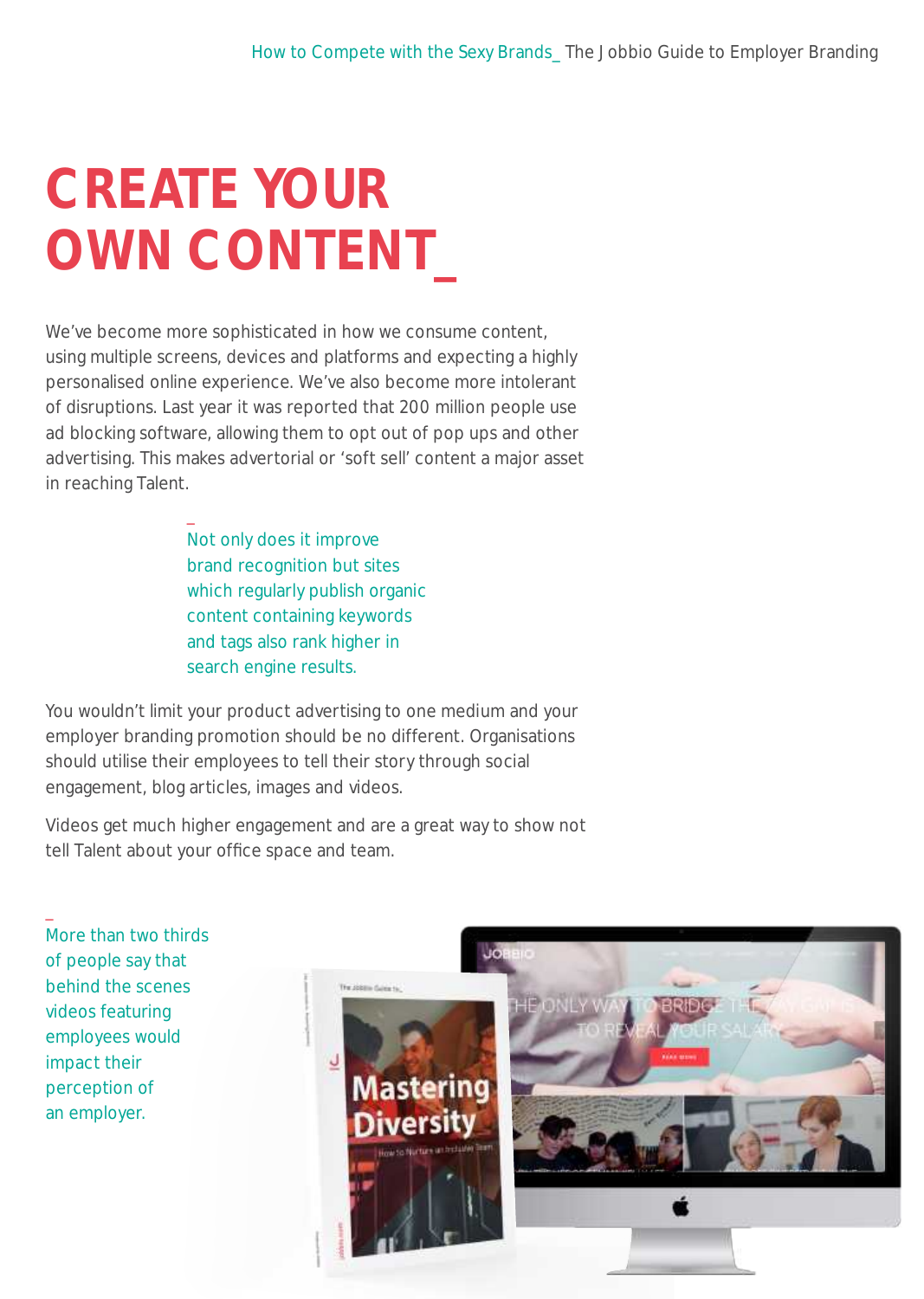# **GET THE TEAM INVOLVED\_**

Your employees really are the best advocates for your Company. This is particularly true when it comes to online promotion of your employer brand. There's no one more qualified to speak with authority on your Company culture, values and working environment. Potential candidates are more interested in hearing from your employees than from your CEO.

\_

Our research shows that people are more likely to trust a testimonial from an entry level or middle management employee than a C-level manager.

Referral programmes can be another useful tool in attracting relevant Talent.

Get your employees to engage with your Company profile and share your posts in their professional and personal networks. Not only does this greatly improve your reach and engagement, it gets the whole team involved in the hiring process. This is proven to be good for team morale and cohesion.

Another great way to get your employer brand out there is to put your staff in control of your social for a day. Run Insta and Snapchat takeovers where each department takes turns of sharing their stories. You're looking to build an engaged Talent community in an authentic way through your current employees.

If you're struggling to get employees excited about social advocacy, consider incentivising the process with monthly prizes or benefits. Some Companies run league tables for their most engaged brand ambassadors.

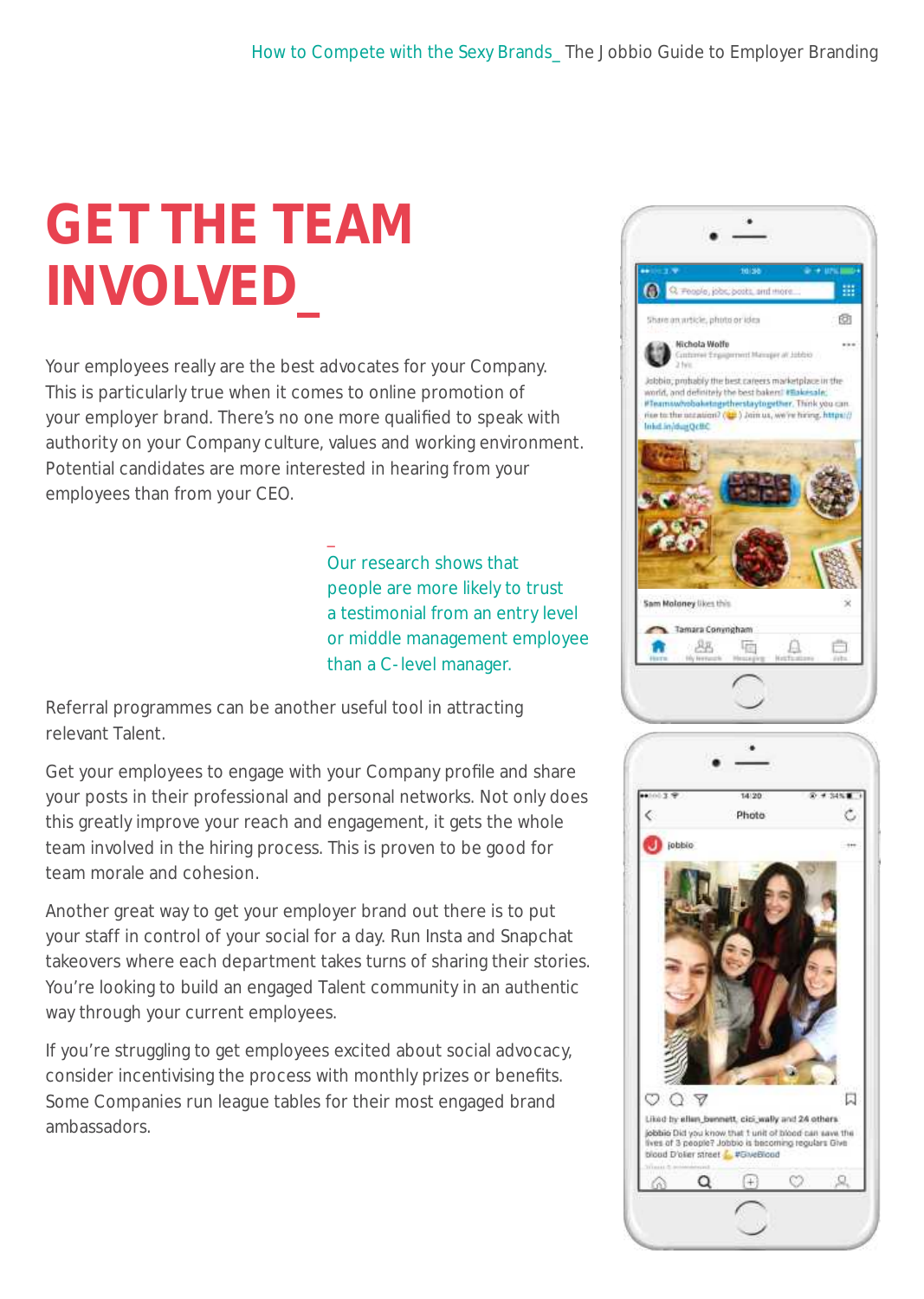# <span id="page-23-0"></span>**EMPLOYER BRANDING IN ACTION\_**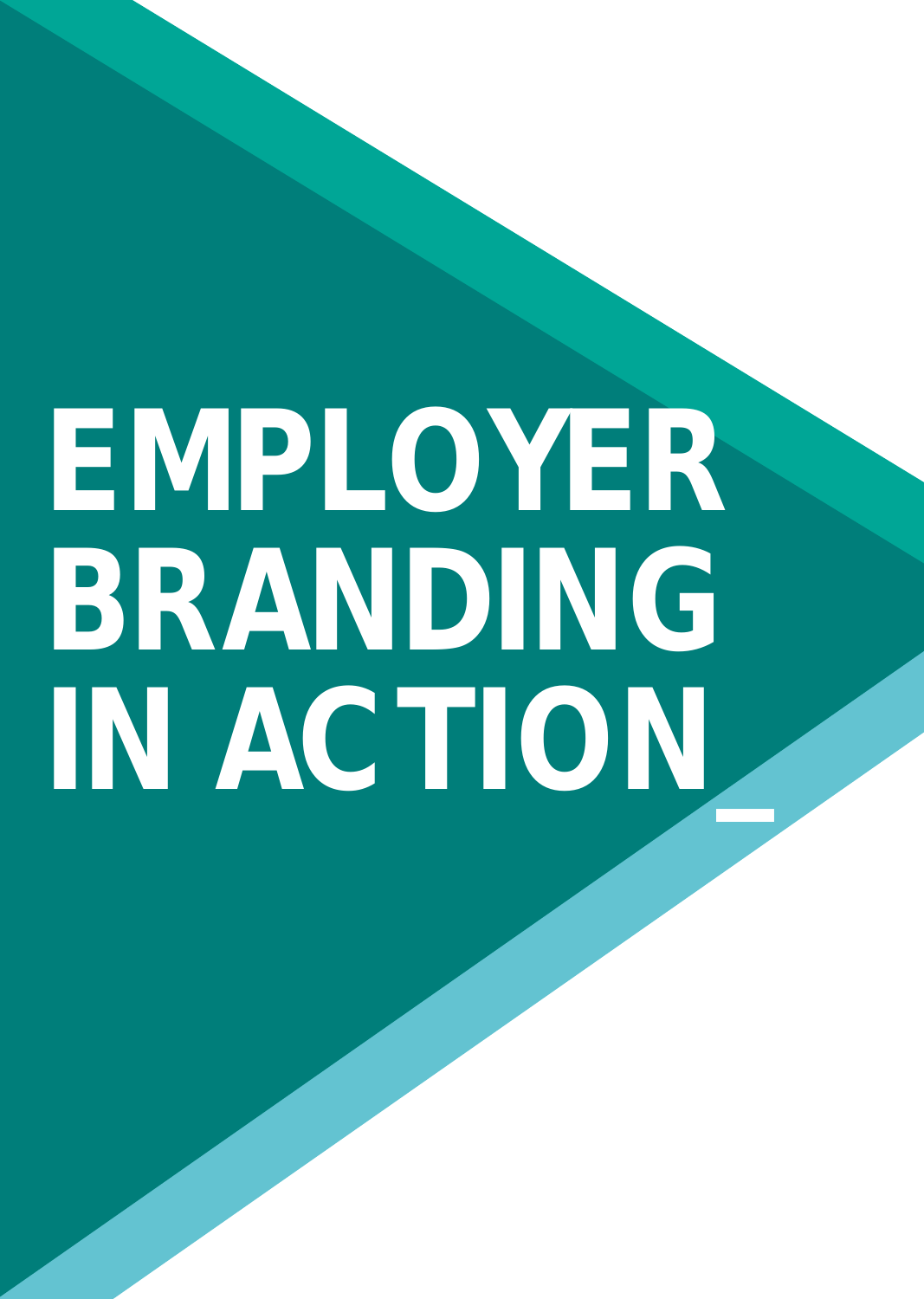Now that you're well versed in how to establish your employer brand, here's our tips on how to create compelling employer branding content.

# **BLOG POSTS\_**

A blog is a great platform to showcase your employees and add another dimension to your employer brand. It's also an excellent opportunity to discuss and engage with the issues that are important to you as a Company and create a loyal following.

Interview articles can be the perfect way to get across individual personalities within your team and give a real flavour of what it's like to work in a specific role or department.

The best articles are educational, helpful and insightful. Our Expert in Residence, Dee Murphy says\_

"Having current employees that are willing to talk you up is a great way to showcase your employer brand, but encourage them to be candid and frank when it comes to the areas of the job or the Company that they find challenging. Authentic content will work in your favour, as candidates appreciate hearing about what works and what doesn't. It also means that whoever isn't scared off is likely to face these challenges in a positive way, they won't feel sucker punched by unexpected downsides and they'll be excited to face these challenges head on."

\_

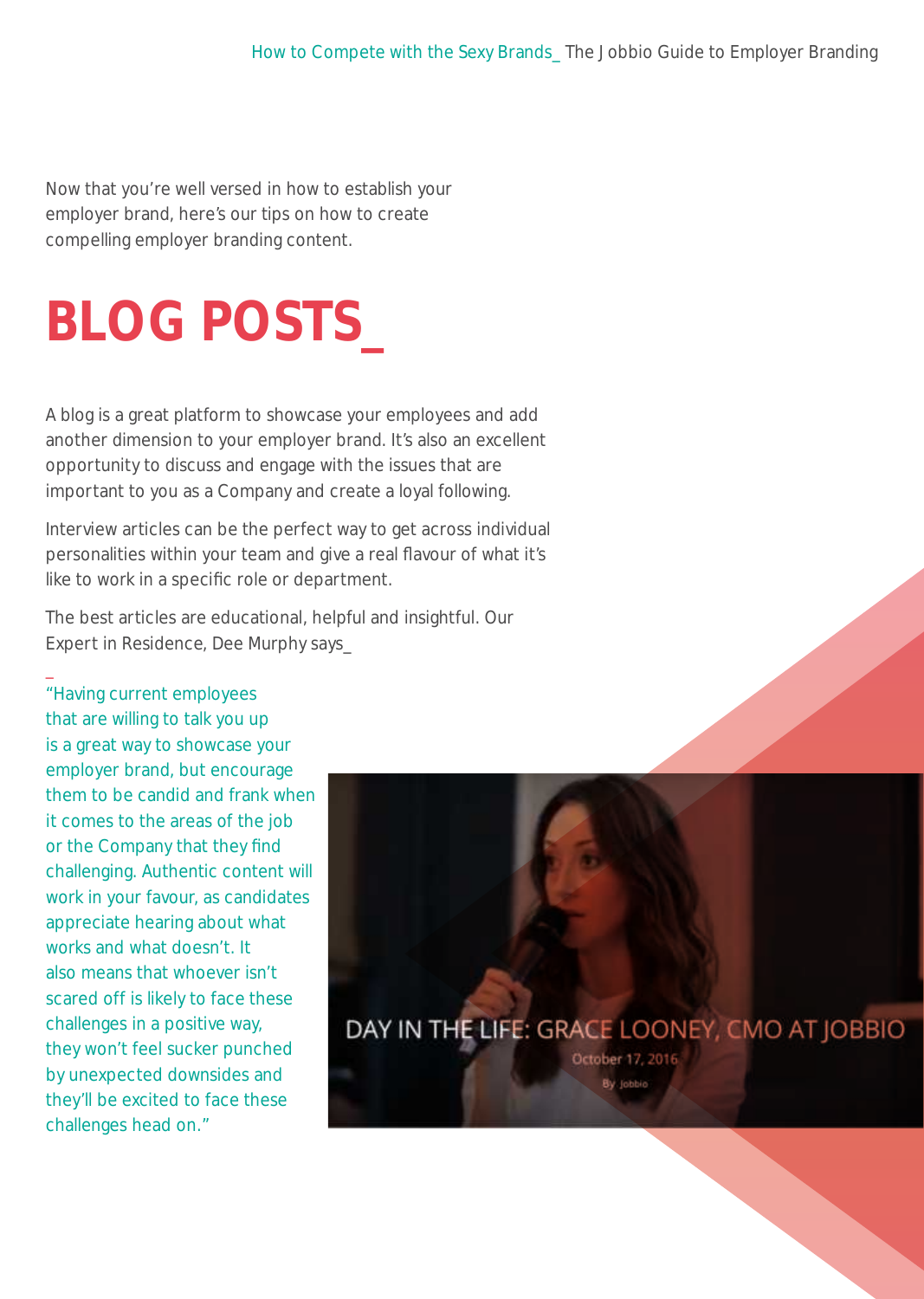**What type of employee content would most likely influence your decision to apply to a company?**



+ 2 3

More than twothirds of people said behind the scenes videos featuring employees would impact their perception of an employer

Video Testimonials Photo Series Audio Interview **Other** Interview Article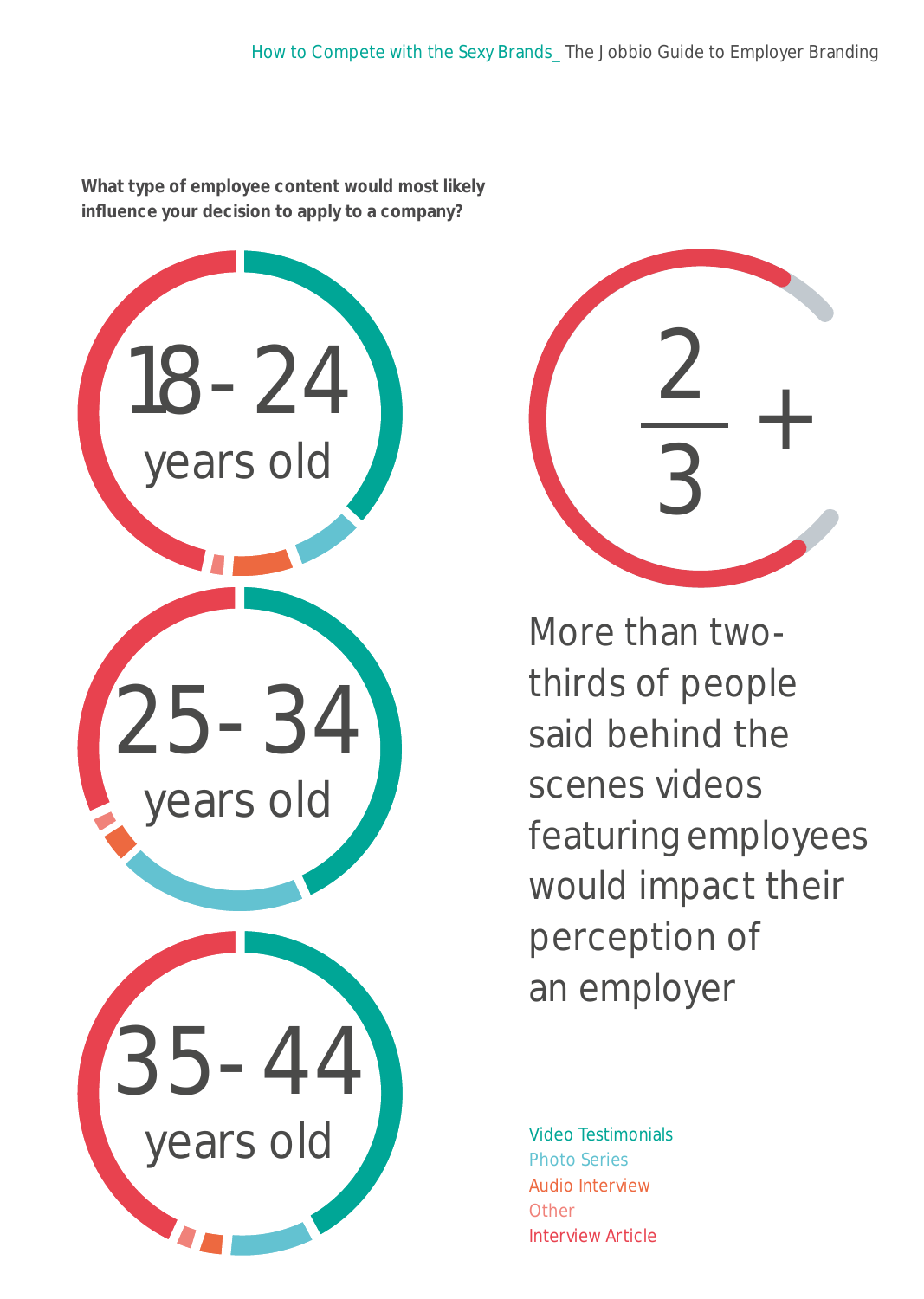# **VIDEO\_**

To create strong video content\_

### **Know your goal\_**

Be clear about the message you want to put across in your video. Don't try to reinvent the wheel, simplicity is key!

### **Keep it succinct\_**

Stay on point. One strong quote can be more valuable than minutes of rambling footage.

#### **Be informed not staged\_**

When producing your employer branding video you want employees to think about what they should share without being overly rehearsed. Keep it as natural and realistic as possible.

### **Tell stories\_**

The most engaging content is personable and authentic. It's not too numbers or stats focused, it tells the story of your Company and your team.

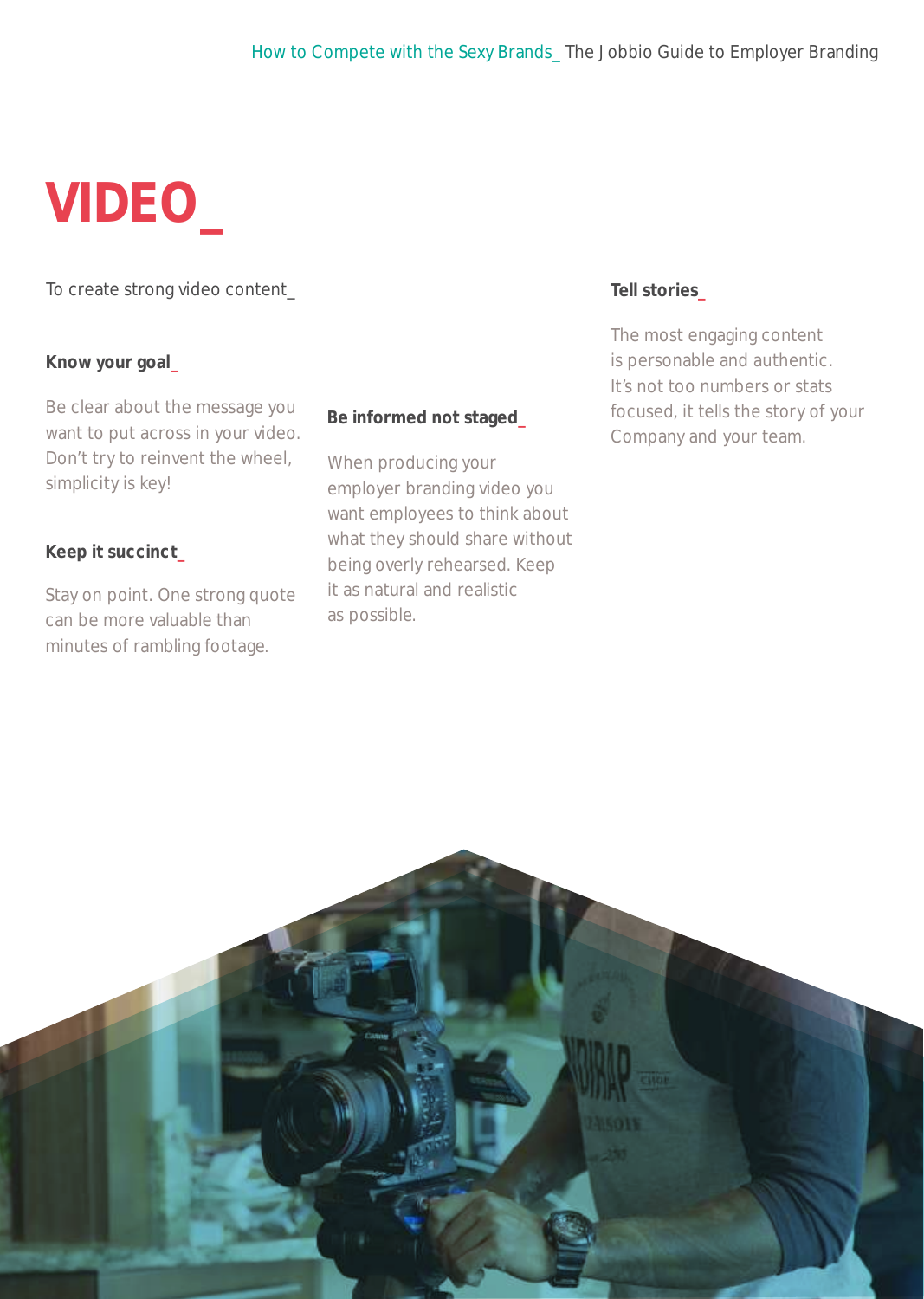# **DISTRIBUTION\_**

Having great content is only half the battle, getting it in front of the relevant audiences is the real challenge. Market your employer branding offering through your website, email campaigns and social channels and get your employees involved too! EY is one Company that has invested a lot of time and resources in building their employer brand. Caroline McAniff, Head of Recruitment at EY Ireland says\_

\_

"We really focused on pushing out our blogs and videos, building our presence on Facebook, Instagram and Twitter and consistently drawing people back to our careers site to find out more about our business. The careers website is free of corporate jargon and the blogs are unedited. This helps to ensure that potential candidates get a real insight into life at EY and whether it's the type of organisation they could imagine working in. We measured the success of this work through the massive interaction we have received on our website, engagement on our social channels and in the increase of great applications we have received for all of our open positions."

## **WE ASK OUR PEOPLE TO TELL THEIR STORIES**